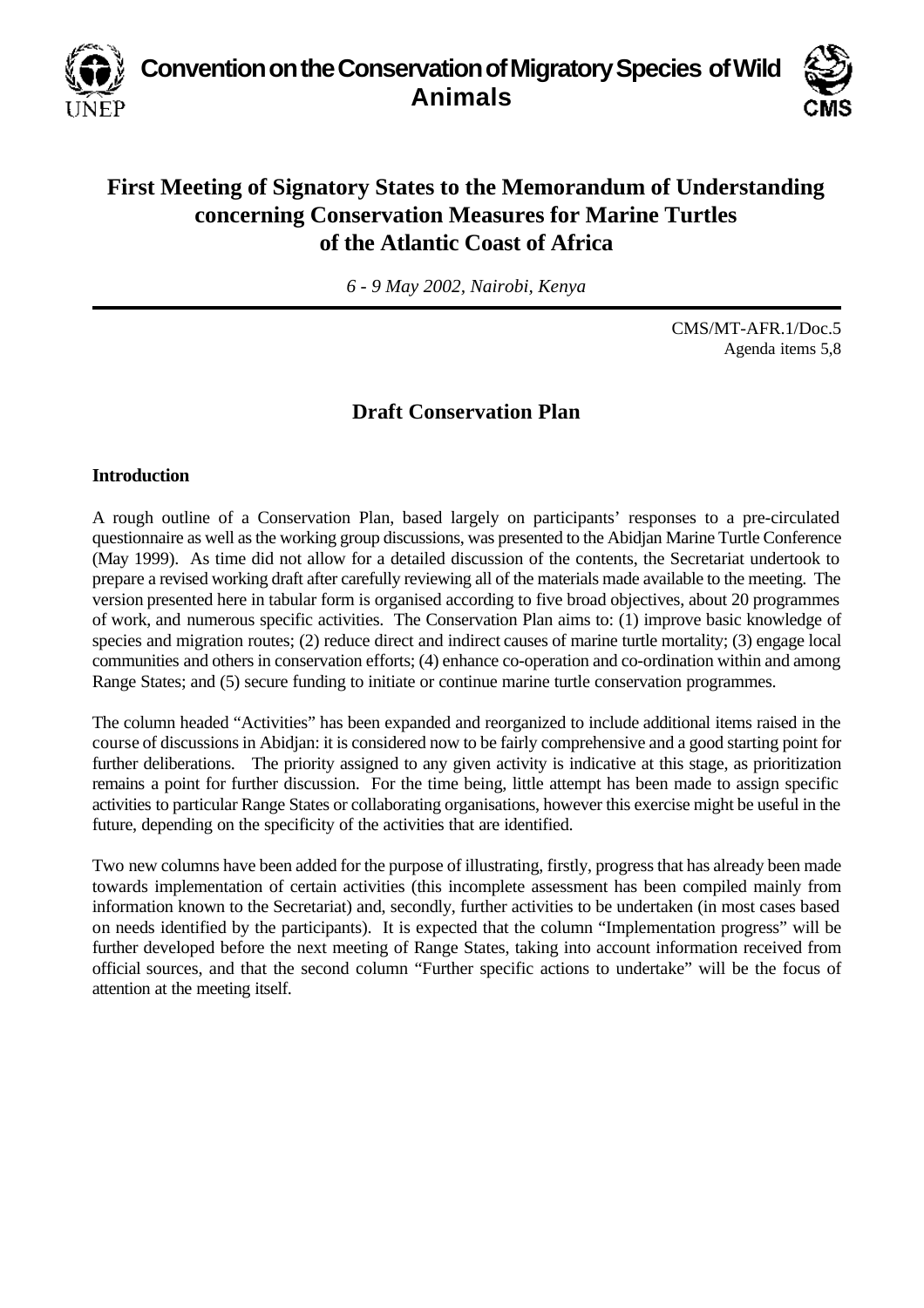## **Abbreviations used in the text / Abréviations utilisées dans le texte**

| <b>ACEN</b>                   | Association Caennaise des Etudiants Naturalistes (France)                                                                                                                         |
|-------------------------------|-----------------------------------------------------------------------------------------------------------------------------------------------------------------------------------|
| <b>ASF</b>                    | Aventures sans Frontières (Gabon)                                                                                                                                                 |
| <b>CMS</b>                    | Convention on the Conservation of Migratory Species of Wild Animals /<br>Convention sur la conservation des espèces migratrices appartenant<br>à la faune sauvage                 |
| <b>CRODT</b>                  | Centre de Recherches Océanographiques Dakar-Thiaroye                                                                                                                              |
| <b>CUREF</b>                  | Projet Conservation et Utilisation Rationnelle des Ecosystèmes Forestiers                                                                                                         |
| <b>ECOFAC</b>                 | Conservation et utilisation rationnelle des écosystèmes forestiers d'Afrique                                                                                                      |
| EU                            | centrale<br>European Union / Union européene                                                                                                                                      |
| <b>FFEM</b>                   | Fonds français pour l'Environnement Mondial                                                                                                                                       |
| <b>FRD</b>                    | Fondation Rurale pour le Développement                                                                                                                                            |
| <b>GEF</b>                    | Global Environment Facility / Fonds pour l'Environnement Mondial                                                                                                                  |
| GIS                           | <b>Global Information System</b>                                                                                                                                                  |
| <b>HELP</b>                   | Habitat, Ecologie et Liberté des Primates (Gabon)                                                                                                                                 |
| <b>IRD</b>                    | Institut de Recherche pour le Développement (anciennement / formerly ORSTOM)                                                                                                      |
| <b>IUCN</b><br><b>MINEF</b>   | International Union for Conservation of Nature and Natural Resources<br>-- World Conservation Union / Union mondiale pour la nature<br>Ministère de l'Environnement et des Forêts |
| <b>NMFS</b>                   | National Marine Fisheries Service (United States)                                                                                                                                 |
| <b>ORSTOM</b>                 | Institut français de recherche scientifique pour le développement en coopération                                                                                                  |
| PIT                           | (maintenant / now: IRD)<br>Passive Integrated Transponder                                                                                                                         |
| PROTOMAC                      | Protection des Tortues Marines d'Afrique Centrale                                                                                                                                 |
| <b>SAMFU</b>                  | Save My Future Foundation (Liberia)                                                                                                                                               |
| SOPTOM                        | Station d'Observation et de Protection des Tortues dans le Monde                                                                                                                  |
| TED / DET                     | Turtle Excluder Device / Dispositif d'Exclusion de Tortues                                                                                                                        |
| <b>UNDP</b>                   | United Nations Development Programme                                                                                                                                              |
| <b>UNEP</b>                   | United Nations Environment Programme                                                                                                                                              |
| <b>WCS</b>                    | <b>Wildlife Conservation Society</b>                                                                                                                                              |
| <b>WIDECAST</b><br><b>WWF</b> | Wider Caribbean Sea Turtle Conservation Network / Réseau de conservation des<br>tortues marines dans la région de la Grande Caraïbe<br>World Wide Fund for Nature                 |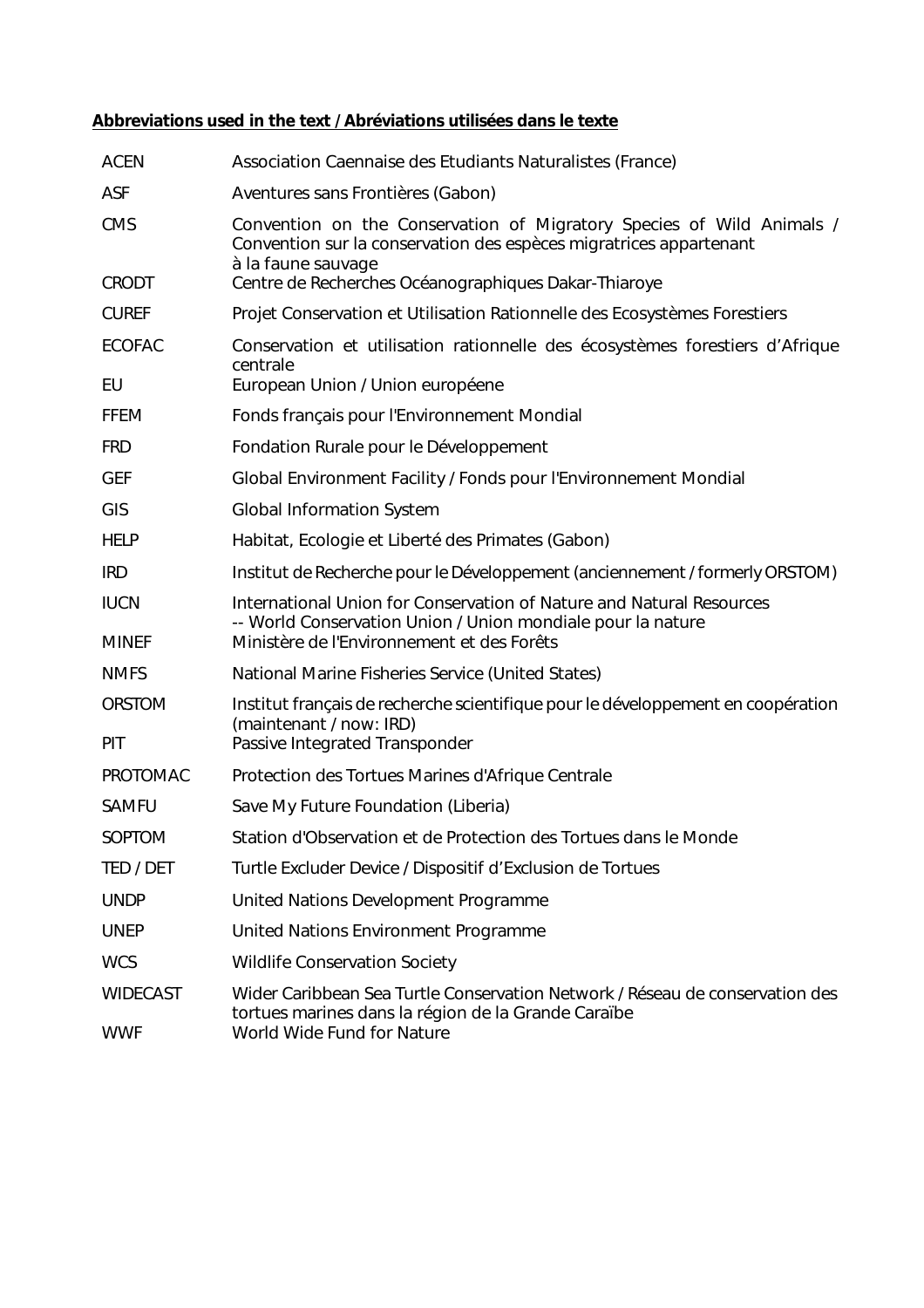## **Conservation Plan: (Working draft as at November 2000) (REFER TO THE INTRODUCTION, FOR EXPLANATIONS)**

| Objective                                                            | Programme                                                                                                                           | <b>Activity</b>                                                                                                                                                                               | Range        | Collab- | Implementation progress                                                                                                                                                                                                                                                                                                                                                                                                                                                                                                                                                                                                                                                                                                                                                                                                                                                                                                                                                                                                                                                                                                                                                                                                                                                                                                                                                                                                                                                                                                                                                                                                                                | Further specific actions to undertake                                                                                                                                                                                                                                                                                                                                                                                                                                                                                                                                                                                                                                                                                                                                                                                                                                                                                                                               |
|----------------------------------------------------------------------|-------------------------------------------------------------------------------------------------------------------------------------|-----------------------------------------------------------------------------------------------------------------------------------------------------------------------------------------------|--------------|---------|--------------------------------------------------------------------------------------------------------------------------------------------------------------------------------------------------------------------------------------------------------------------------------------------------------------------------------------------------------------------------------------------------------------------------------------------------------------------------------------------------------------------------------------------------------------------------------------------------------------------------------------------------------------------------------------------------------------------------------------------------------------------------------------------------------------------------------------------------------------------------------------------------------------------------------------------------------------------------------------------------------------------------------------------------------------------------------------------------------------------------------------------------------------------------------------------------------------------------------------------------------------------------------------------------------------------------------------------------------------------------------------------------------------------------------------------------------------------------------------------------------------------------------------------------------------------------------------------------------------------------------------------------------|---------------------------------------------------------------------------------------------------------------------------------------------------------------------------------------------------------------------------------------------------------------------------------------------------------------------------------------------------------------------------------------------------------------------------------------------------------------------------------------------------------------------------------------------------------------------------------------------------------------------------------------------------------------------------------------------------------------------------------------------------------------------------------------------------------------------------------------------------------------------------------------------------------------------------------------------------------------------|
|                                                                      |                                                                                                                                     |                                                                                                                                                                                               | <b>State</b> | orator  |                                                                                                                                                                                                                                                                                                                                                                                                                                                                                                                                                                                                                                                                                                                                                                                                                                                                                                                                                                                                                                                                                                                                                                                                                                                                                                                                                                                                                                                                                                                                                                                                                                                        |                                                                                                                                                                                                                                                                                                                                                                                                                                                                                                                                                                                                                                                                                                                                                                                                                                                                                                                                                                     |
| Improve basic<br>knowledge of<br>species and<br>migration<br>routes. | Collect and compile<br>basic data on<br>species occurrence<br>and distribution,<br>with which to<br>evaluate<br>conservation status | Review, update and<br>centralise existing<br>bibliographical<br>information, and<br>distribute to all Range<br><b>States</b><br>Priority: high<br>Initiate, continue<br>and/or complete       |              | CMS     | <b>CMS</b> : Update of J. Fretey document in progress; to be published in 3rd<br>trimester of 2000 or early 2001<br>CMS (Fretey) : preparation of preliminary nesting beach maps for each<br>country, and maps of the overall distribution of species                                                                                                                                                                                                                                                                                                                                                                                                                                                                                                                                                                                                                                                                                                                                                                                                                                                                                                                                                                                                                                                                                                                                                                                                                                                                                                                                                                                                  | All : where not already initiated or<br>completed: mapping of nesting beaches                                                                                                                                                                                                                                                                                                                                                                                                                                                                                                                                                                                                                                                                                                                                                                                                                                                                                       |
|                                                                      |                                                                                                                                     | baseline inventory and<br>mapping of nesting<br>beaches and feeding<br>grounds (as<br>appropriate). Identify<br>those which are critical<br>habitats for marine<br>turtles.<br>Priority: high |              |         | BEN : preliminary inventory of nesting sites (Nature Tropicale - Musée des<br>Sciences Naturelles)<br>CIV: preliminary inventory of nesting sites between Abidjan and Liberia<br><b>CMR</b> : preliminary inventory of nesting sites in the south; currently<br>conducting inventory of sites between Kribi and Douala; specific study on<br>L. olivacea in Campo Ma'an reserve<br>COG: inventory of nesting sites in Conkouati reserve; preliminary site<br>inventory between Pointe-Noire and Cabinda<br>CPV : effective inventory project and management of nesting sites of<br>C. caretta on Boavista and Sal Islands (Univerity of Las Palmas - Canarias);<br>very important nesting beaches identified<br>GAB : aerial and ground surveys carried out from 1997-2000, with very<br>important nesting of D. coriacea and L. olivacea noted<br><b>GHA</b> : eastern part of country identified as being most important for<br>nesting<br><b>GMB</b> : four coastal protected areas identified as being potentially<br>important for marine turtles<br>GNB: important nesting beaches identified in studies from 1992-95; new<br>IUCN project under preparation<br>GNQ : inventory of nesting sites (ECOFAC, CUREF, Amigos de Doñana);<br>inventory of sensitive areas (e.g seagrass beds, nesting beaches) requiring<br>protection (CUREF)<br>LIB : preliminary inventory of nesting sites (SAMFU)<br><b>MAR</b> : preliminary inventory of nesting sites (Archie Carr Centre)<br>MRT: preliminary inventory of nesting sites, especially for C. caretta<br>NAM : inventory of reptiles, including marine turtles (no nesting sites<br>discovered) | and feeding grounds<br>AGO: proposed survey of Musula Bay,<br>Palmeirinhas Beach as well as inventory of<br>seagrasses; to be extended in successive<br>years<br>BEN : project evaluation, training, securing<br>of future financing of the Biotopic project<br>CIV : extended coastal inventory required to<br>gather up to date information<br><b>CMR</b> : inventory of nesting sites in the<br>north<br>CPV: inventory of seagrasses<br>ESP-Cn : nesting sites to be confirmed<br>GAB : aerial survey of still unexplored zones;<br>inventory of seagrasses; study and mapping<br>of feeding area (Bay of Corisco)<br><b>GBR-SH</b> : confirm nesting sites<br><b>GIN</b> : inventory of nesting sites<br>GNQ : study and mapping of feeding area<br>(Bay of Corisco)<br>MAR: inventory of nesting sites in Western<br>Sahara<br>PRT-Az and PRT-Md : study and mapping of<br>feeding areas<br>SEN: basic inventory work needed to assess<br>conservation status |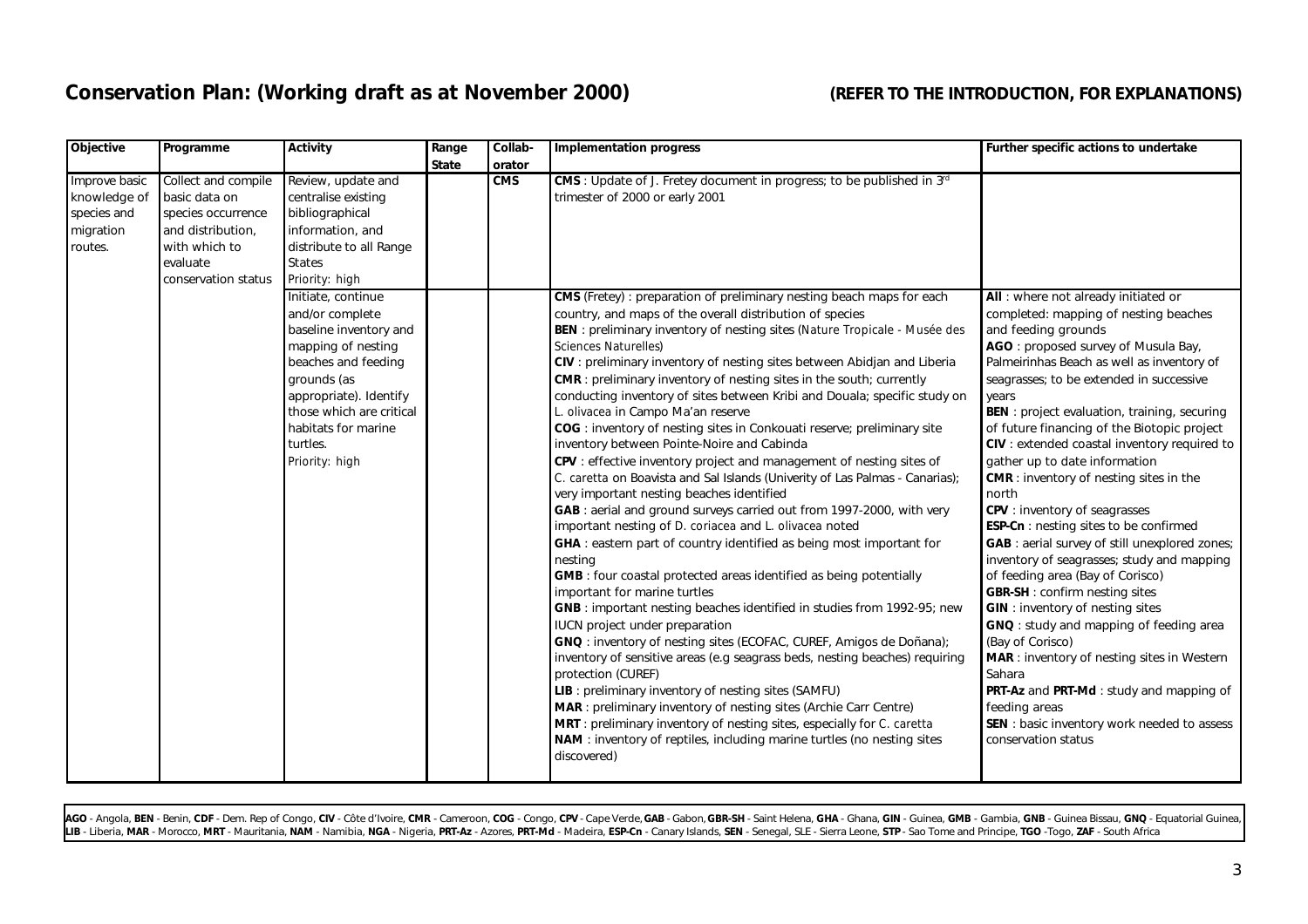| Objective | Programme | <b>Activity</b>                                                                                                                                                                                                                                                                   | Range<br><b>State</b> | Collab-<br>orator | <b>Implementation progress</b>                                                                                                                                                                                                                                                                                                                                                                                                                                                                                                                                                                                                                                                                                                                                                                                                                                                                                                                                                                                                                                                                                                                                                                                                            | Further specific actions to undertake                                                                                                                                                                                                                                                                                                                                                |
|-----------|-----------|-----------------------------------------------------------------------------------------------------------------------------------------------------------------------------------------------------------------------------------------------------------------------------------|-----------------------|-------------------|-------------------------------------------------------------------------------------------------------------------------------------------------------------------------------------------------------------------------------------------------------------------------------------------------------------------------------------------------------------------------------------------------------------------------------------------------------------------------------------------------------------------------------------------------------------------------------------------------------------------------------------------------------------------------------------------------------------------------------------------------------------------------------------------------------------------------------------------------------------------------------------------------------------------------------------------------------------------------------------------------------------------------------------------------------------------------------------------------------------------------------------------------------------------------------------------------------------------------------------------|--------------------------------------------------------------------------------------------------------------------------------------------------------------------------------------------------------------------------------------------------------------------------------------------------------------------------------------------------------------------------------------|
|           |           |                                                                                                                                                                                                                                                                                   |                       |                   | NGA: preliminary inventory of nesting sites (Akassa Community and<br>Cardiff School of Biosciences)<br>SEN: preliminary inventory of nesting sites in the north (IUCN, Direction<br>des Parcs Nationaux, SOPTOM) and in the Saloum delta<br>SLE: preliminary inventory of nesting sites on Sherbro Island<br>STP : inventory on Sao Tomé completed<br>ZAF : no nesting sites discovered                                                                                                                                                                                                                                                                                                                                                                                                                                                                                                                                                                                                                                                                                                                                                                                                                                                   | SLE: 6 month survey proposed for five<br>administrative districts: Kambia, Port Loko,<br>Moyamba, Bonthe and Pujehun<br>STP: complete inventory to the south of<br>Principe                                                                                                                                                                                                          |
|           |           | Develop a protocol for<br>collection, storage and<br>analysis of pertinent<br>data, harmonized at<br>least on a sub-regional<br>level<br>Priority: high                                                                                                                           |                       |                   | CMR, COG, GAB, GNQ, STP: expert meeting organized by ECOFAC<br>(Libreville, 12/1997) developed draft protocol: development aof a draft<br>protocol and creation of a computerized database (PROTOMAC)                                                                                                                                                                                                                                                                                                                                                                                                                                                                                                                                                                                                                                                                                                                                                                                                                                                                                                                                                                                                                                     | All Range States ) Protocol(s) to be agreed<br>by technical experts at regional/ sub-<br>regional meetings<br>AGO, CPV, ESP-Cn, GNB; GNQ; PRT-Az,<br>PRT-Md, STP: organization of a meeting for<br>Portuguese/Spanish speaking countries<br>(University of Las -Canarias)<br><b>BEN</b> and neighbouring francophone<br>countries: organization of a technical<br>meeting (Biotopic) |
|           |           | Initiate and/or continue<br>systematic data<br>collection and tagging<br>programmes in order<br>to determine<br>occurrence, distribution<br>and conservation<br>status. Where feasible<br>and appropriate,<br>conduct this work<br>through national<br>networks<br>Priority: high |                       |                   | AGO - information on nesting is not recent<br>BEN) basic information on species occurrence is known through field<br>surveys; tagging done in 1999-2000 season<br>CDF) information on nesting is not recent<br>CIV) basic information on species occurrence is known; studies that were<br>started were inturrupted due to lack of funds<br>CMR - taging (Monel) of L. olivacea, D. coriacea, C. mydas and E. imbricata<br>in the Campo-Ma'an reserve; data collection in the Campo-Ma'an and<br>Douala-Edea reserves<br>COG) species occurrence known through studies carried out since 1995<br>(interrupted on accound of lack of funds)<br>CPV) studies undertaken 1992-93, 1998; further systematic data collection<br>and tagging programme (Monel and PIT) undertaken in 1998, especially on<br>female C. caretta; satellite tracking<br>ESP-Cn - tagging of accidentally-caught turtles<br>GAB - systematic data collection and tagging programme (Monel and PIT)<br>undertaken in 1998, especially on female D. coriacea and L. olivacea in the<br>south (Mayumba, frontier of Congo)<br>GBR-SH - no programme yet in place<br>GHA - no programme yet in place (lack of funds)<br>GIN - no programme yet in place (lack of funds) | PRT-Az, MRT) Continue or initiate<br>ecological studies of the pelagic population<br>of C. caretta, including migration routes<br>CMR, GAB, COG, STP: tagging with PIT                                                                                                                                                                                                               |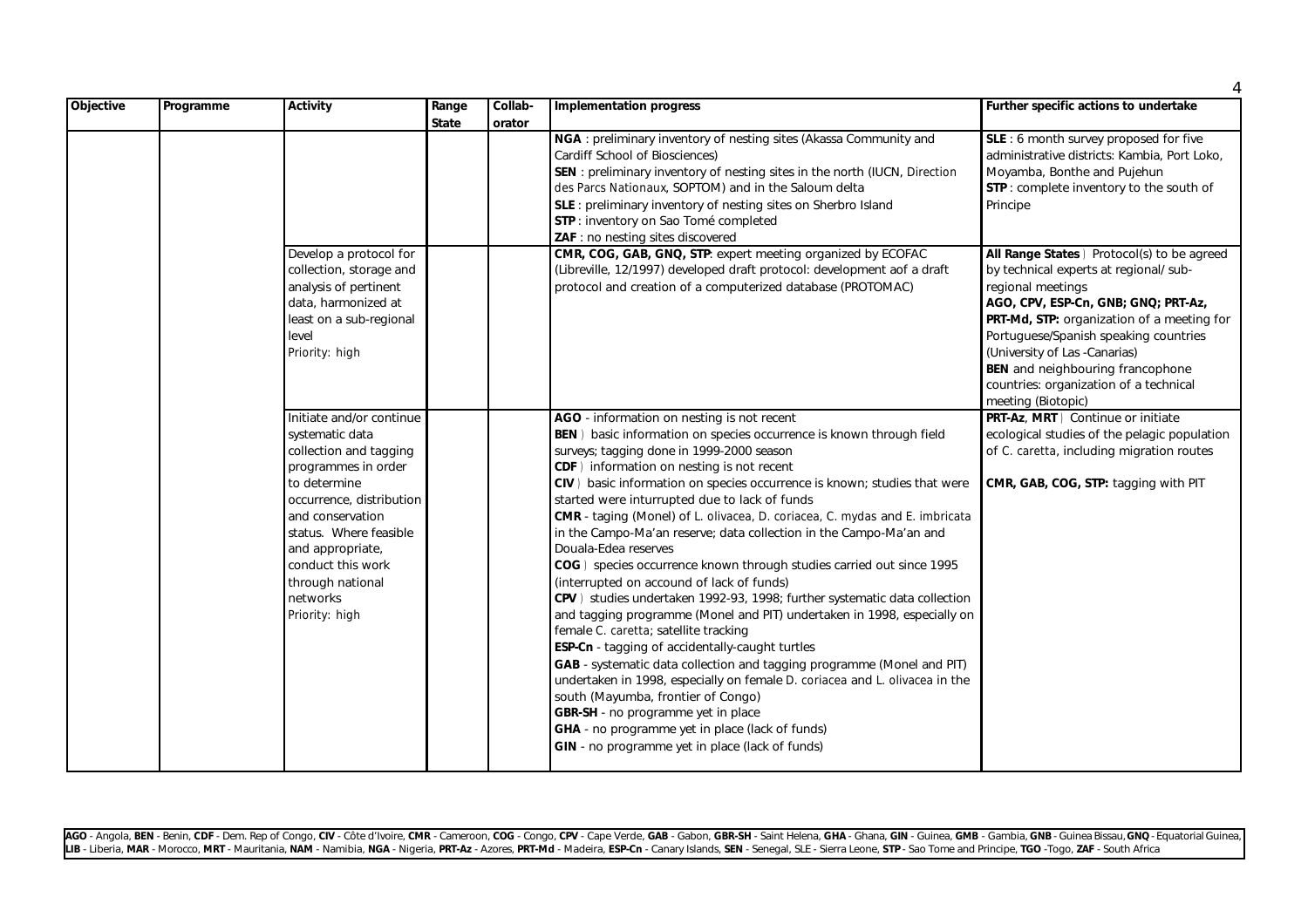| <b>Objective</b> | Programme | <b>Activity</b>               | Range        | Collab- | Implementation progress                                                     | Further specific actions to undertake    |
|------------------|-----------|-------------------------------|--------------|---------|-----------------------------------------------------------------------------|------------------------------------------|
|                  |           |                               | <b>State</b> | orator  |                                                                             |                                          |
|                  |           |                               |              |         | GMB) basic information on species occurrence is known, but no current       |                                          |
|                  |           |                               |              |         | research or monitoring programme                                            |                                          |
|                  |           |                               |              |         | <b>GNB</b> - stuies have started                                            |                                          |
|                  |           |                               |              |         | GNQ) species occurrence known (S. Bioko and mainland); studies begun        |                                          |
|                  |           |                               |              |         | in Bioko, but no current tagging programme                                  |                                          |
|                  |           |                               |              |         | LIB) preliminary investigation (06/1999) revealed presence of several       |                                          |
|                  |           |                               |              |         | species; no tagging programme                                               |                                          |
|                  |           |                               |              |         | MAR) little recent information on nesting (of C.mydas); no tagging          |                                          |
|                  |           |                               |              |         | programe                                                                    |                                          |
|                  |           |                               |              |         | MRT) 1995 study noted important presence (feeding) of C.mydas,              |                                          |
|                  |           |                               |              |         | especially at Banc d'Arguin National Park; nesting of C.caretta; other      |                                          |
|                  |           |                               |              |         | species reported, but less well known                                       |                                          |
|                  |           |                               |              |         | NAM) species occurrence is known                                            |                                          |
|                  |           |                               |              |         | NIG) no directed research at present                                        |                                          |
|                  |           |                               |              |         | PRT-Az) species occurrence is known; long-term tagging programme in         |                                          |
|                  |           |                               |              |         | progress (tagged ca. 2000 C. caretta)                                       |                                          |
|                  |           |                               |              |         | PRT-Md) ongoing tagging programme; growth/feeding studies                   |                                          |
|                  |           |                               |              |         | STP) species occurrence well-known; tagging programme in place (ca.         |                                          |
|                  |           |                               |              |         | 1300 tagged, majority being L. olivacea)                                    |                                          |
|                  |           | Where systematic              |              |         | COG) tagging of D. coriacea and L. olivacea                                 |                                          |
|                  |           | programmes are not            |              |         | NAM) 25 turtles tagged over 12 years, no returns                            |                                          |
|                  |           | already in place, carry       |              |         | BEN, CIV, CMR, CPV, GAB, GHA, GNQ, LIB, NGA, PRT-Md, STP, TGO -             |                                          |
|                  |           | out opportunistic             |              |         | genetic studies conducted (Cardiff School of Biosciences, University of Las |                                          |
|                  |           | tagging and specimen          |              |         | Palmas - Canarias, University of Madeira, Archie Carr Center)               |                                          |
|                  |           | collection for genetic        |              |         |                                                                             |                                          |
|                  |           | analyses                      |              |         |                                                                             |                                          |
|                  |           | Priority: medium              |              |         |                                                                             |                                          |
|                  |           | Undertake migration           |              |         | CPV, ESP-Cn, PRT-Md) Ongoing satellite tracking studies of C. caretta       |                                          |
|                  |           | studies using satellite       |              |         |                                                                             |                                          |
|                  |           | transmitters                  |              |         |                                                                             |                                          |
|                  |           | Priority: as resources        |              |         |                                                                             |                                          |
|                  |           |                               |              |         |                                                                             |                                          |
|                  |           | permit<br>Establish genetic   |              |         | <b>GAB</b> ) samples collected                                              |                                          |
|                  |           |                               |              |         |                                                                             | NAM) Provide genetic samples to external |
|                  |           | profiles of species           |              |         | <b>PRT-Az</b> ) MtDNA studies confirm southeast USA and Mexico origins      | programmes                               |
|                  |           | frequenting coastal<br>waters |              |         |                                                                             |                                          |
|                  |           |                               |              |         |                                                                             |                                          |
|                  |           | Priority: as resources        |              |         |                                                                             |                                          |
|                  |           | permit                        |              |         |                                                                             |                                          |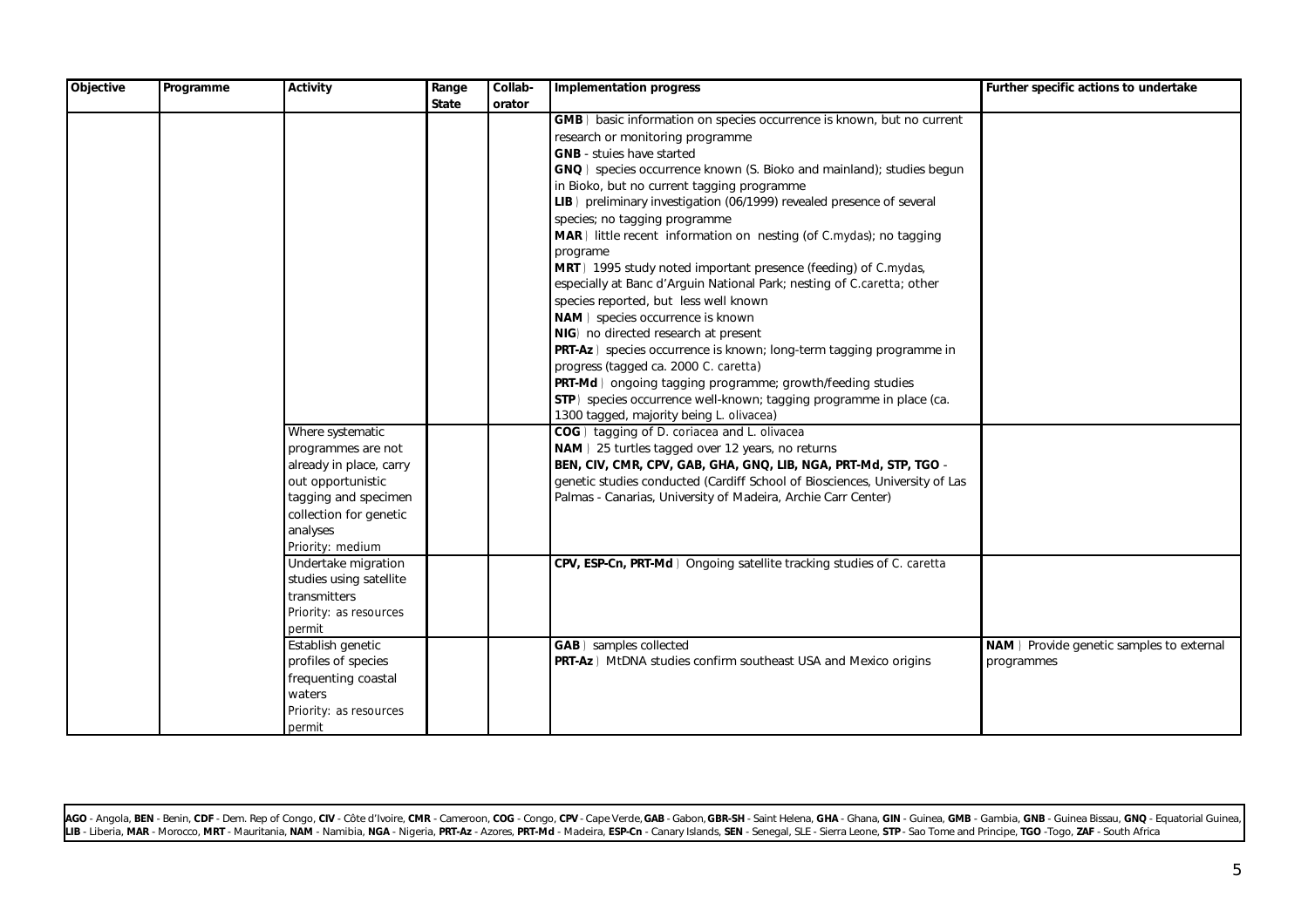| <b>Objective</b> | Programme             | <b>Activity</b>                               | Range        | Collab- | <b>Implementation progress</b>                                              | Further specific actions to undertake |
|------------------|-----------------------|-----------------------------------------------|--------------|---------|-----------------------------------------------------------------------------|---------------------------------------|
|                  |                       |                                               | <b>State</b> | orator  |                                                                             |                                       |
|                  |                       | Set up reference                              |              |         |                                                                             |                                       |
|                  |                       | collections in museums                        |              |         |                                                                             |                                       |
|                  |                       | for use in basic life-                        |              |         |                                                                             |                                       |
|                  |                       | history research                              |              |         |                                                                             |                                       |
|                  |                       | Priority: as resources                        |              |         |                                                                             |                                       |
|                  |                       | permit                                        |              |         |                                                                             |                                       |
|                  | Gather data on        | Assess the nature and                         |              |         | BEN, CMR, GHA, GMB, GNQ, NAM, PRT-Az, MRT, SEN, STP ) basic                 | AGO ) Interviews proposed with local  |
|                  | harvesting and        | extent of exploitation                        |              |         | information on utilization and threats (if any) is known                    | residents and fishermen in study area |
|                  | utilization of marine | and threats (especially                       |              |         |                                                                             | GMB) more data needed on extent of    |
|                  | turtles, as well as   | on nesting beaches and                        |              |         |                                                                             | threats                               |
|                  | traditional beliefs   | feeding areas)                                |              |         |                                                                             |                                       |
|                  |                       | Priority: high                                |              |         |                                                                             |                                       |
|                  |                       | Gather ethno-                                 |              |         |                                                                             |                                       |
|                  |                       | zoological information                        |              |         |                                                                             |                                       |
|                  |                       | from fishermen and                            |              |         |                                                                             |                                       |
|                  |                       | local communities                             |              |         |                                                                             |                                       |
|                  |                       | Priority: medium                              |              |         |                                                                             |                                       |
|                  | Enhance               | Identify relevant                             |              |         | BEN - Nature Tropicale, Musée des Sciences Naturelles is active             |                                       |
|                  | participation of      | universities and                              |              |         | <b>CMR</b> ) MINEF, Tropenbos are active                                    |                                       |
|                  | relevant institutions | research institutions                         |              |         | COG - IRD (ex-ORSTOM) and IUCN initiated a project in 1995; a new one       |                                       |
|                  |                       | in research activities, and encourage them to |              |         | will be organized with WCS, HELP, ACEN and IRD                              |                                       |
|                  | and pool resources    | become involved in                            |              |         | CPV ) University of Las Palmas is active                                    |                                       |
|                  | needed for data       | turtle research, if they                      |              |         | GAB) ECOFAC, Aventures sans Frontières, HELP are active                     |                                       |
|                  | gathering             | are not already, and                          |              |         | <b>GHA</b> ) Ghana Wildlife Society is active                               |                                       |
|                  |                       | co-operate with NGOs                          |              |         | GMB) not much NGO involvement to date                                       |                                       |
|                  |                       | and community-based                           |              |         | GNB - a project is being initiated in the Bijagos Archipelago with IUCN and |                                       |
|                  |                       | organizations                                 |              |         | a local NGO                                                                 |                                       |
|                  |                       | Priority: medium                              |              |         | GNQ) ECOFAC, Amigos de Doñana, CUREF are active                             |                                       |
|                  |                       |                                               |              |         | <b>LIB</b> - SAMFU is active                                                |                                       |
|                  |                       |                                               |              |         | NIG ) Akassa Community Development Project is active                        |                                       |
|                  |                       |                                               |              |         | <b>SEN</b> - SOPTOM and FRD are active                                      |                                       |
|                  |                       |                                               |              |         | SLE - Conservation Society of Sierra Leone is beginning a project           |                                       |
|                  |                       |                                               |              |         | STP) ECOFAC is active                                                       |                                       |
|                  |                       |                                               |              |         | TGO ) National University of Lomé is active                                 |                                       |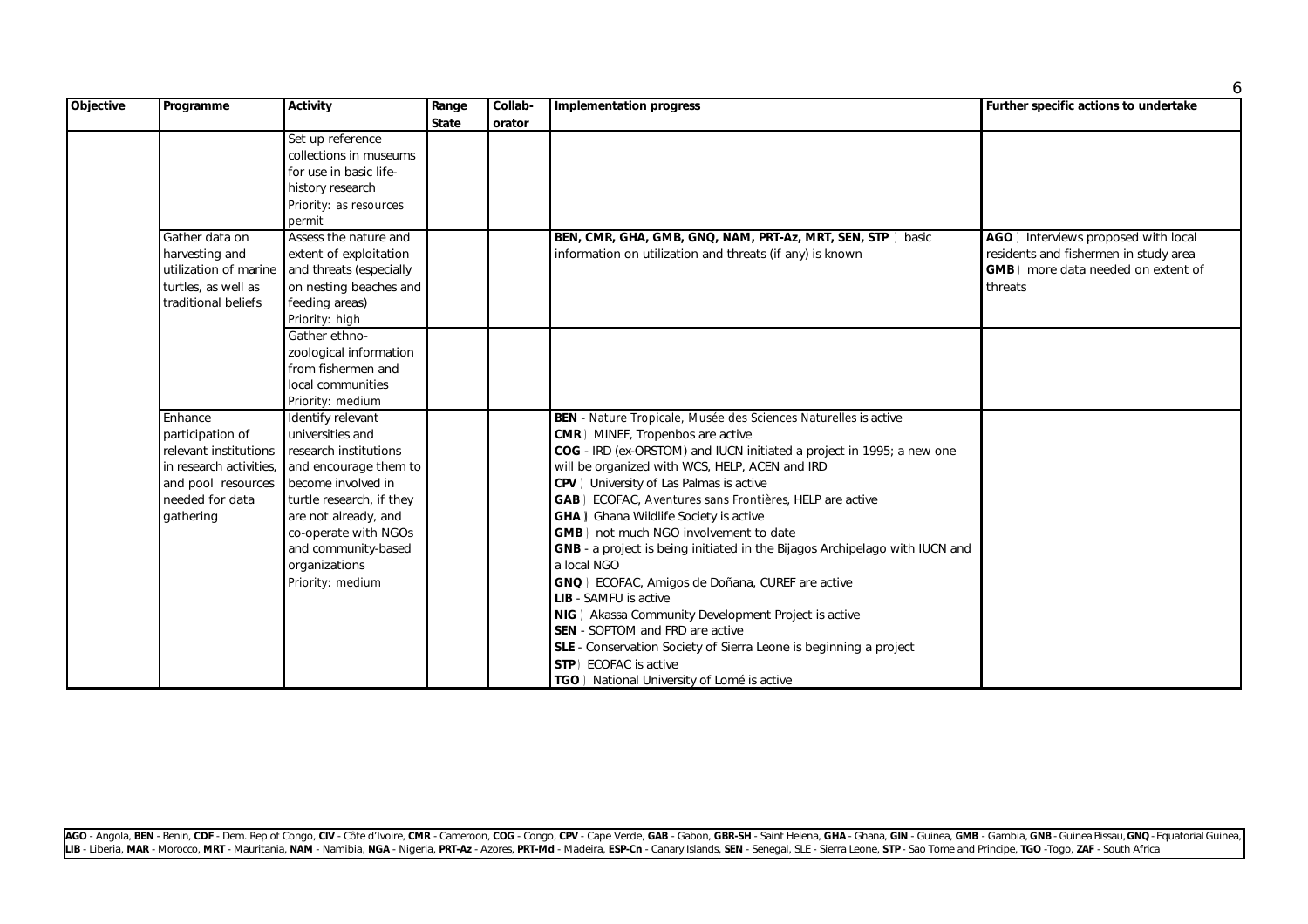| Objective     | Programme            | <b>Activity</b>                              | Range        | Collab- | <b>Implementation progress</b>                                              | Further specific actions to undertake              |
|---------------|----------------------|----------------------------------------------|--------------|---------|-----------------------------------------------------------------------------|----------------------------------------------------|
|               |                      |                                              | <b>State</b> | orator  |                                                                             |                                                    |
|               |                      | Acquire materials and                        |              |         |                                                                             | <b>BEN</b> ) Obtain GIS technology and use it for  |
|               |                      | basic equipment                              |              |         |                                                                             | integrating turtle data                            |
|               |                      | needed for data                              |              |         |                                                                             |                                                    |
|               |                      | collection (where                            |              |         |                                                                             |                                                    |
|               |                      | feasible, make joint                         |              |         |                                                                             |                                                    |
|               |                      | purchases of                                 |              |         |                                                                             |                                                    |
|               |                      | equipment and supplies                       |              |         |                                                                             |                                                    |
|               |                      | in order to benefit                          |              |         |                                                                             |                                                    |
|               |                      | from economies of                            |              |         |                                                                             |                                                    |
|               |                      | scale)                                       |              |         |                                                                             |                                                    |
|               |                      | Priority: high                               |              |         |                                                                             |                                                    |
|               | Establish longer-    | Set up unobtrusive                           |              |         |                                                                             |                                                    |
|               |                      | term data gathering field camps close to     |              |         |                                                                             |                                                    |
|               | programmes           | nesting beaches, for                         |              |         |                                                                             |                                                    |
|               |                      | longer-term                                  |              |         |                                                                             |                                                    |
|               |                      | observation,                                 |              |         |                                                                             |                                                    |
|               |                      | monitoring and                               |              |         |                                                                             |                                                    |
|               |                      | conservation                                 |              |         |                                                                             |                                                    |
|               |                      | Priority: as resources                       |              |         |                                                                             |                                                    |
|               |                      | permit                                       |              |         |                                                                             |                                                    |
| Reduce direct | Monitor and          | Give protection status                       |              |         | AGO: Kissama National Park, Iona National Park                              | <b>COG</b> : consideration being given to creating |
| and indirect  |                      | protect nesting sites to sites identified as |              |         | <b>BEN</b> : only partial protection of coastline                           | two sanctuaries                                    |
| causes of     | and feeding areas    | being critical for marine                    |              |         | <b>CIV</b> : Azagny National Park                                           | CPV: protected area projects (Cabo Verde           |
| marine turtle | identified as having | turtle nesting or                            |              |         | <b>CMR</b> : Douala Edea faunal reserve, Campo reserve                      | Natura 2000)                                       |
| mortality     | priority status      | feeding                                      |              |         | <b>COG</b> : Conkouati faunal reserve                                       | <b>GAB/COG</b> : creation of a transfrontier       |
|               |                      | Priority: high                               |              |         | <b>GAB</b> : Gamba protected areas complex                                  | marine park                                        |
|               |                      |                                              |              |         | GHA: Ada, Anlonga-Keta                                                      | <b>GAB/GNQ</b> : creation of a transfrontier       |
|               |                      |                                              |              |         | <b>GNB</b> : Ilhas de Orango National Park                                  | marine park                                        |
|               |                      |                                              |              |         | GIN : Iles Tristao, Iles de Loos, Pointe de Gonzalez, Baie de Sangareya     | NAM : Establish marine protected areas             |
|               |                      |                                              |              |         | MRT : Banc d'Arguin National Park, Diawling National Park, Beie de Lévrier, | (including, as appropriate, cross-border           |
|               |                      |                                              |              |         | Cap Blanc                                                                   | reserves) that serve also to protect marine        |
|               |                      |                                              |              |         | NAM : 90% of coastline protected, little indigenous use                     | turtles                                            |
|               |                      |                                              |              |         | SEN : Langue de Barbarie, lles de la Madeleine National Park, Delta du      | <b>STP</b> : protected area projects (ECOFAC)      |
|               |                      |                                              |              |         | Saloum National Park; Popenguine natural reserve                            |                                                    |
|               |                      |                                              |              |         | STP : no protected areas established                                        |                                                    |
|               |                      |                                              |              |         | TGO: as yet, no protected areas along the coast                             |                                                    |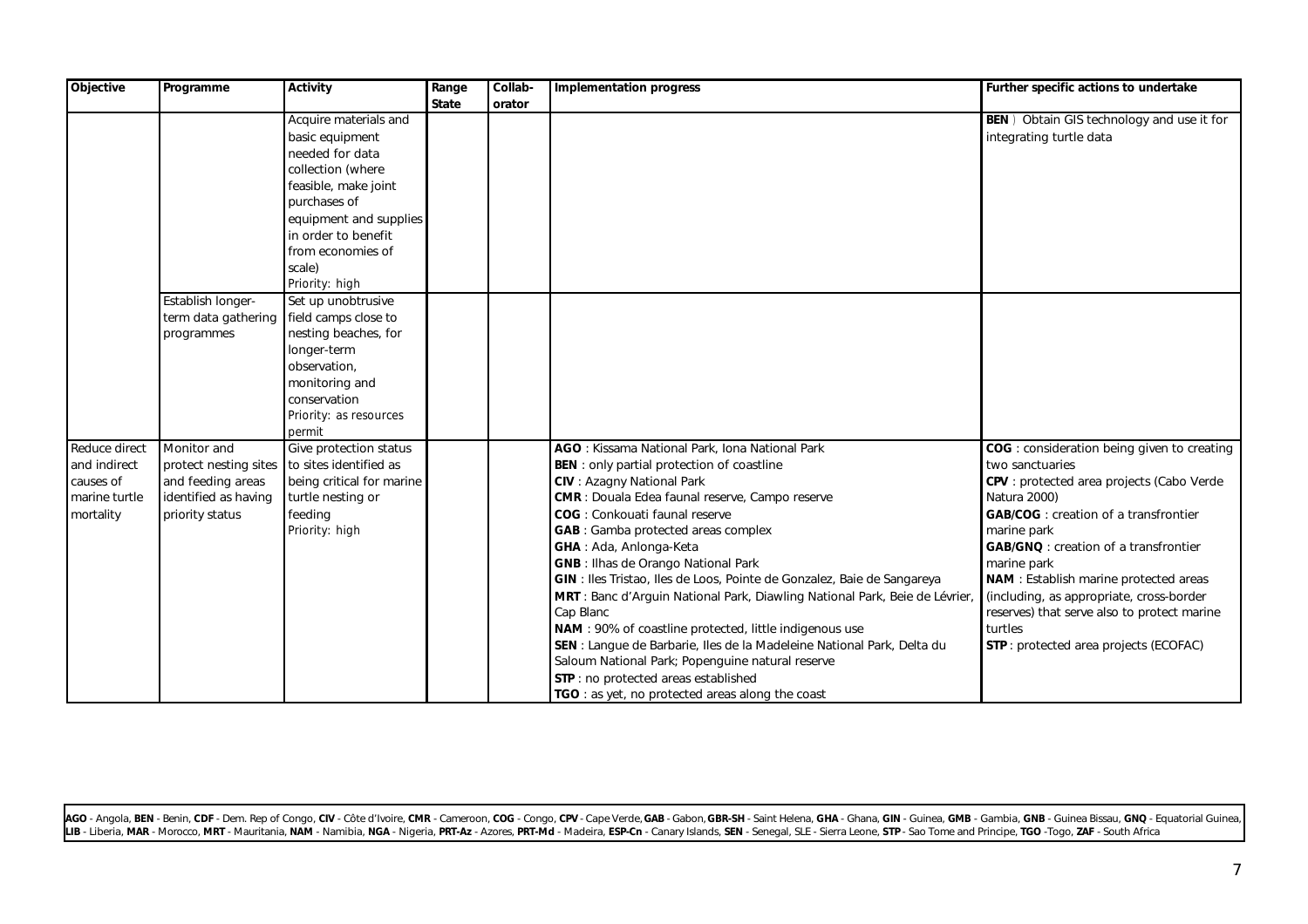| <b>Objective</b> | Programme        | <b>Activity</b>          | Range        | Collab- | Implementation progress                                                       | Further specific actions to undertake      |
|------------------|------------------|--------------------------|--------------|---------|-------------------------------------------------------------------------------|--------------------------------------------|
|                  |                  |                          | <b>State</b> | orator  |                                                                               |                                            |
|                  |                  | Set-up and/or facilitate |              |         | AGO : monitoring/conservation project in preparation                          |                                            |
|                  |                  | monitoring               |              |         | CMR : Tropenbos works with former poachers on the beaches of Camp             | SEN : use NGOs, such as Amis de la nature, |
|                  |                  | (information gathering)  |              |         | Ma'an                                                                         | to strengthen monitoring capacity          |
|                  |                  | programmes in            |              |         | COG : Project Conkouati long-established                                      |                                            |
|                  |                  | collaboration with local |              |         | GNQ : Spanish NGO (Amigos de Doñana) and ECOFAC have conducted a              |                                            |
|                  |                  | communities, NGOs,       |              |         | project to the south of Bioko since 1996 with local populations               |                                            |
|                  |                  | fishermen, trawl         |              |         | STP : Project Tàtô well established under PROTOMAC                            |                                            |
|                  |                  | operators and others.    |              |         |                                                                               |                                            |
|                  |                  | Ensure adequate          |              |         |                                                                               |                                            |
|                  |                  | feedback of              |              |         |                                                                               |                                            |
|                  |                  | information collected    |              |         |                                                                               |                                            |
|                  |                  | to all concerned         |              |         |                                                                               |                                            |
|                  |                  | Priority: high           |              |         |                                                                               |                                            |
|                  |                  | Put in place and train   |              |         | COG : "eco-guards" trained by IUCN are in place on the beaches of             | AGO: It is proposed to patrol key nesting  |
|                  |                  | sufficient numbers of    |              |         | Conkouati                                                                     | beaches throughout nesting season (Sept -  |
|                  |                  | "eco-guards" to          |              |         | STP: beach guards trained by ECOFAC are in place on the beaches of Sao        | Feb)                                       |
|                  |                  | monitor nesting          |              |         | Tomé and Principe                                                             |                                            |
|                  |                  | beaches                  |              |         |                                                                               |                                            |
|                  |                  | Priority: high           |              |         |                                                                               |                                            |
|                  | Take measures to | Control natural sources  |              |         | <b>BEN</b> : protection of eggs in pens                                       |                                            |
|                  | remove immediate | of predation, where      |              |         | <b>CMR</b> : protection of eggs in pens                                       |                                            |
|                  | threats to nests | this poses as serious    |              |         | GAB : study of natural predation; protection of eggs in pens                  |                                            |
|                  |                  | threat to nests          |              |         | GHA : Enclosures built to contain pigs, and by-laws passed to restrict access |                                            |
|                  |                  | Priority: high           |              |         | of domestic animals on beaches, enforced by fining owners                     |                                            |
|                  |                  |                          |              |         | NGA : protection of eggs in pens                                              |                                            |
|                  |                  |                          |              |         | STP: protection of eggs in pens; dog control project                          |                                            |
|                  |                  | Develop contingency      |              |         |                                                                               |                                            |
|                  |                  | plans to move, where     |              |         |                                                                               |                                            |
|                  |                  | necessary, nests that    |              |         |                                                                               |                                            |
|                  |                  | are doomed (due to       |              |         |                                                                               |                                            |
|                  |                  | flooding, predation,     |              |         |                                                                               |                                            |
|                  |                  | poaching etc.) to        |              |         |                                                                               |                                            |
|                  |                  | nearby protected         |              |         |                                                                               |                                            |
|                  |                  | hatchery facilities      |              |         |                                                                               |                                            |
|                  |                  | Priority: high           |              |         |                                                                               |                                            |
|                  |                  | Evaluate the success of  |              |         | STP: success of incubation in pens is monitored (on average: 72.8% for L.     |                                            |
|                  |                  | existing hatcheries      |              |         | olivacea; 65.9% for E. imbricata; 69.6% for C. mydas; 72.2% for D. coriacea)  |                                            |
|                  |                  | (pens or closed          |              |         |                                                                               |                                            |
|                  |                  | structures) and assess   |              |         |                                                                               |                                            |
|                  |                  | future needs             |              |         |                                                                               |                                            |
|                  |                  | Priority: medium         |              |         |                                                                               |                                            |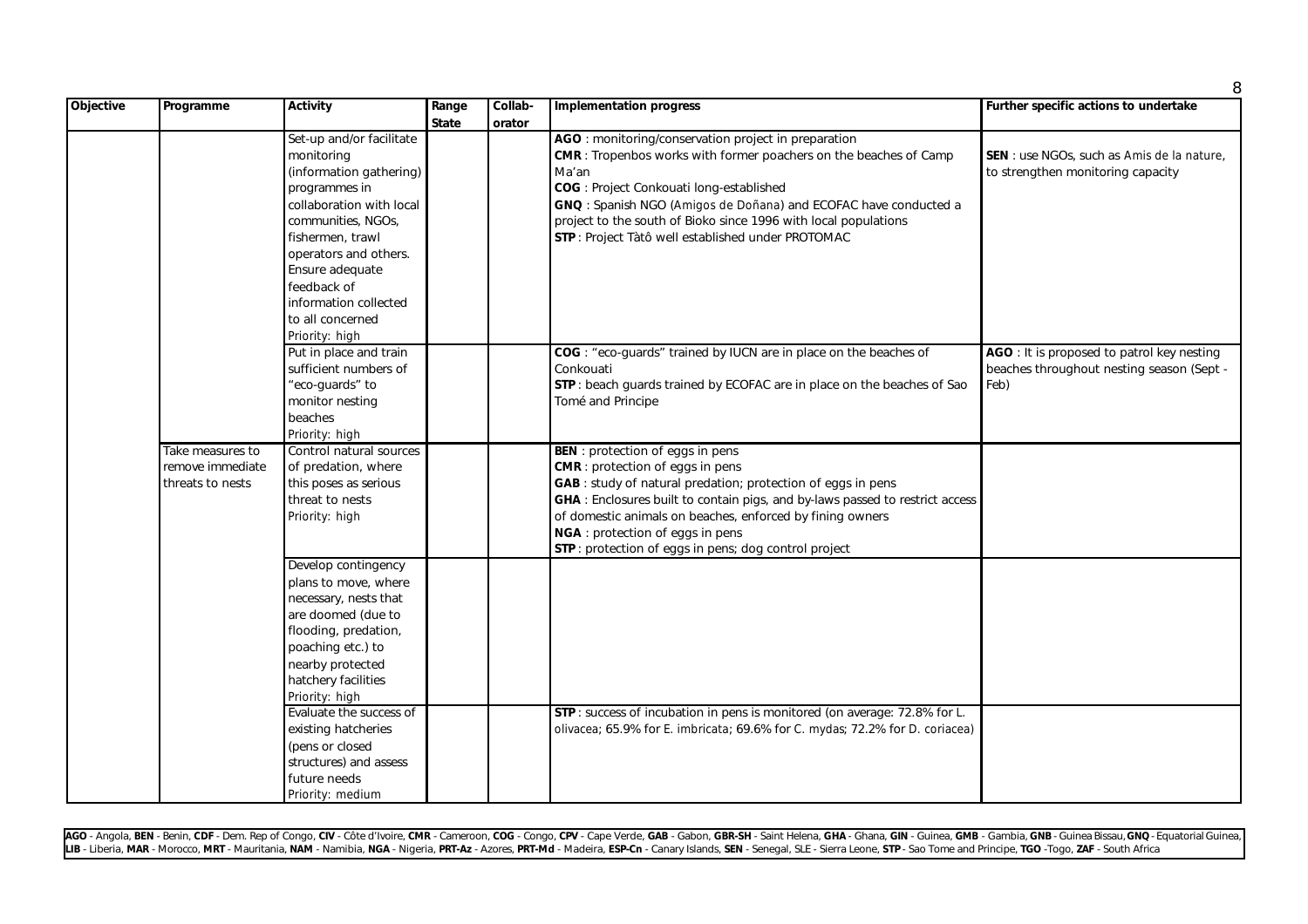| Objective | Programme             | <b>Activity</b>            | Range        | Collab- | <b>Implementation progress</b>                                              | Further specific actions to undertake          |
|-----------|-----------------------|----------------------------|--------------|---------|-----------------------------------------------------------------------------|------------------------------------------------|
|           |                       |                            | <b>State</b> | orator  |                                                                             |                                                |
|           |                       | Where necessary,           |              |         |                                                                             | <b>BEN</b> : Set up hatcheries in four coastal |
|           |                       | establish new              |              |         |                                                                             | areas: Seme, Cotonou, Ouidah and Grand         |
|           |                       | hatcheries, in             |              |         |                                                                             | Popo                                           |
|           |                       | accordance with            |              |         |                                                                             |                                                |
|           |                       | accepted standards         |              |         |                                                                             |                                                |
|           |                       | Priority: medium           |              |         |                                                                             |                                                |
|           | Reduce and            | Put observers on           |              |         | NAM : large-scale pelagic fishing occurring offshore, but marine turtle by- |                                                |
|           | minimize the effects  | industrial fishing vessels |              |         | catch is said to be virtually non-existent                                  |                                                |
|           | of fisheries by-catch | (or collaborate with       |              |         | PRT-Az : Longline Observers Programme established to identify threats and   |                                                |
|           | in coastal waters     | existing programmes)       |              |         | reduce mortality of captured turtles in swordfish fishery; information      |                                                |
|           |                       | to gather information      |              |         | collected from tuna fishery                                                 |                                                |
|           |                       | on marine turtle by-       |              |         |                                                                             |                                                |
|           |                       | catch levels               |              |         |                                                                             |                                                |
|           |                       | Priority: high             |              |         |                                                                             |                                                |
|           |                       | Establish, and ensure      |              |         |                                                                             |                                                |
|           |                       | compliance with, a         |              |         |                                                                             |                                                |
|           |                       | protocol for               |              |         |                                                                             |                                                |
|           |                       | shipowners (eg. use of     |              |         |                                                                             |                                                |
|           |                       | TEDs, no consumption       |              |         |                                                                             |                                                |
|           |                       | of turtles on board, no    |              |         |                                                                             |                                                |
|           |                       | offloading of turtles in   |              |         |                                                                             |                                                |
|           |                       | ports, maintenance of      |              |         |                                                                             |                                                |
|           |                       | records on captures,       |              |         |                                                                             |                                                |
|           |                       | tag numbers etc.)          |              |         |                                                                             |                                                |
|           |                       | Priority: high             |              |         |                                                                             |                                                |
|           |                       | Explore, in                |              |         | PRT-Az : Partial funding from US-NMFS to develop an experimental design     |                                                |
|           |                       | collaboration with the     |              |         |                                                                             |                                                |
|           |                       | fishing industry, the      |              |         |                                                                             |                                                |
|           |                       | development of             |              |         |                                                                             |                                                |
|           |                       | mitigation measures to     |              |         |                                                                             |                                                |
|           |                       | reduce by-catch            |              |         |                                                                             |                                                |
|           |                       | Priority: as resources     |              |         |                                                                             |                                                |
|           |                       | permit                     |              |         |                                                                             |                                                |
|           |                       | Develop, in                |              |         |                                                                             |                                                |
|           |                       | collaboration with         |              |         |                                                                             |                                                |
|           |                       | trawl fishermen, a         |              |         |                                                                             |                                                |
|           |                       | protocol for the           |              |         |                                                                             |                                                |
|           |                       | treatment and release      |              |         |                                                                             |                                                |
|           |                       | to sea of caught turtles   |              |         |                                                                             |                                                |
|           |                       | Priority: medium           |              |         |                                                                             |                                                |
|           |                       |                            |              |         |                                                                             |                                                |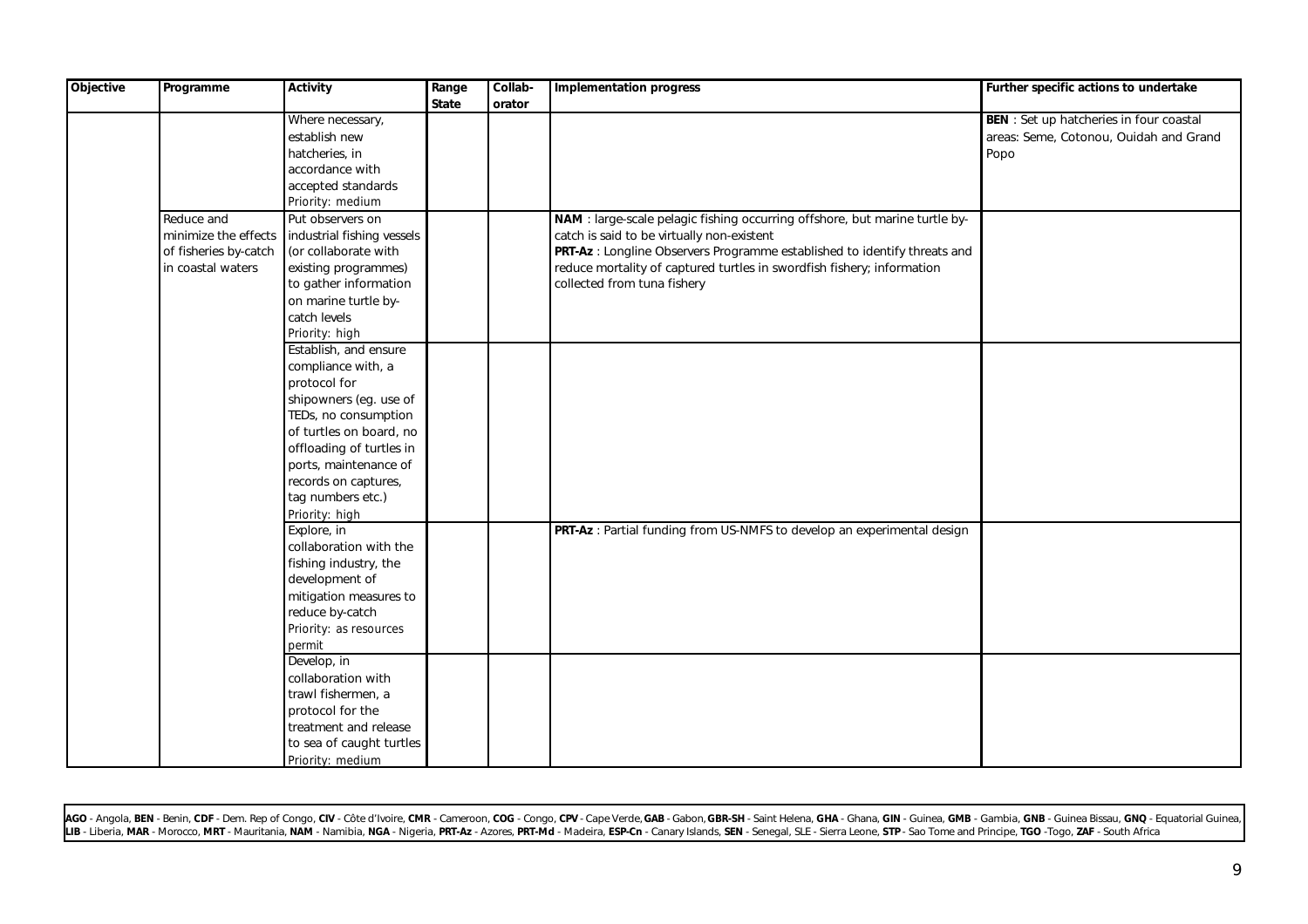| Objective | Programme          | <b>Activity</b>           | Range        | Collab- | <b>Implementation progress</b>                                        | . .<br>Further specific actions to undertake       |
|-----------|--------------------|---------------------------|--------------|---------|-----------------------------------------------------------------------|----------------------------------------------------|
|           |                    |                           | <b>State</b> | orator  |                                                                       |                                                    |
|           | Reduce pollution   | Target industries and     |              |         |                                                                       | NGA : Assess impact of offshore oil                |
|           | harmful to turtles | economic activities with  |              |         |                                                                       | exploration and gas flares on nesting              |
|           | through            | significant impacts on    |              |         |                                                                       |                                                    |
|           | enforcement of     | the marine                |              |         |                                                                       |                                                    |
|           | pollution-related  | environment for           |              |         |                                                                       |                                                    |
|           | legislation and    | awareness activities      |              |         |                                                                       |                                                    |
|           | other means        | Priority: medium          |              |         |                                                                       |                                                    |
|           |                    | Encourage                 |              |         |                                                                       |                                                    |
|           |                    | conservation clubs and    |              |         |                                                                       |                                                    |
|           |                    | others to carry out       |              |         |                                                                       |                                                    |
|           |                    | periodic beach clean-     |              |         |                                                                       |                                                    |
|           |                    | ups, especially on        |              |         |                                                                       |                                                    |
|           |                    | priority sites            |              |         |                                                                       |                                                    |
|           |                    | Priority: medium          |              |         |                                                                       |                                                    |
|           | Strengthen         | Review and revise, as     |              |         | COG : legislation in preparation                                      |                                                    |
|           | legislation and    | necessary, existing       |              |         | <b>GAB</b> : legislation in preparation                               |                                                    |
|           | improve its        | legislation or enact      |              |         | <b>GHA</b> : jail sentences imposed for sale of turtle meat           |                                                    |
|           | application        | new legislation to        |              |         | GNQ : general law exists for conservation of flora and fauna, but not |                                                    |
|           |                    | provide for the           |              |         | specific to marine turtles                                            |                                                    |
|           |                    | protection of marine      |              |         | STP: new legislation for the protection of marine turtles             |                                                    |
|           |                    | turtles, and oversee its  |              |         |                                                                       |                                                    |
|           |                    | enforcement               |              |         |                                                                       |                                                    |
|           |                    | Priority: medium          |              |         |                                                                       |                                                    |
|           |                    | Encourage the             |              |         |                                                                       |                                                    |
|           |                    | adoption of by-laws at    |              |         |                                                                       |                                                    |
|           |                    | local levels against      |              |         |                                                                       |                                                    |
|           |                    | killing and eating of     |              |         |                                                                       |                                                    |
|           |                    | turtles and make them     |              |         |                                                                       |                                                    |
|           |                    | part of customary laws    |              |         |                                                                       |                                                    |
|           |                    | Priority: medium          |              |         |                                                                       |                                                    |
|           |                    | Put in place in each      |              |         |                                                                       | <b>GIN</b> : Create a coastal authority with clear |
|           |                    | Range State an            |              |         |                                                                       | management guidelines                              |
|           |                    | administrative structure  |              |         |                                                                       |                                                    |
|           |                    | which has, as part of its |              |         |                                                                       |                                                    |
|           |                    | responsibility, the       |              |         |                                                                       |                                                    |
|           |                    | conservation of marine    |              |         |                                                                       |                                                    |
|           |                    | turtles                   |              |         |                                                                       |                                                    |
|           |                    | Priority: medium          |              |         |                                                                       |                                                    |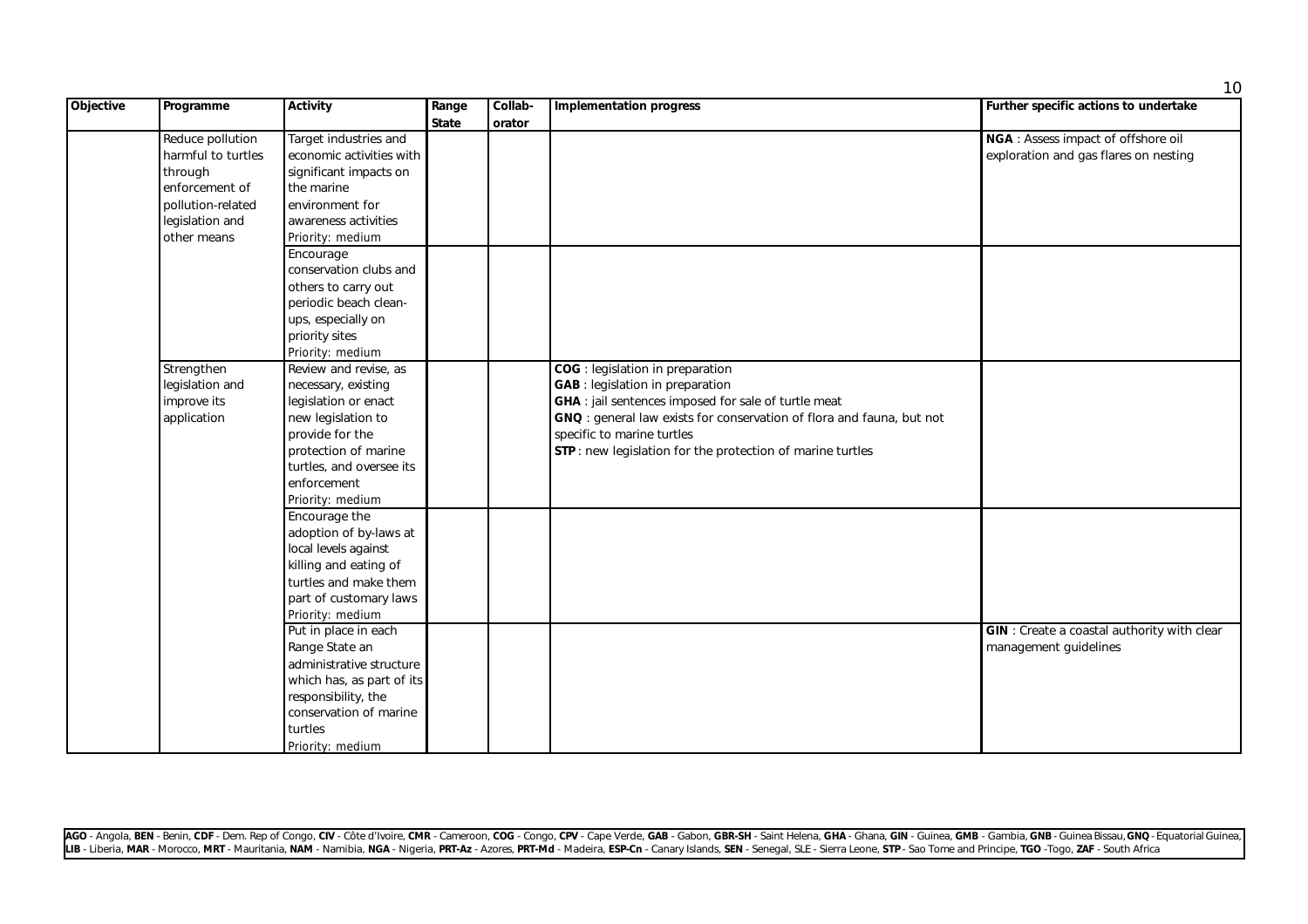| Objective     | Programme                 | <b>Activity</b>           | Range | Collab- | <b>Implementation progress</b>                                             | Further specific actions to undertake     |
|---------------|---------------------------|---------------------------|-------|---------|----------------------------------------------------------------------------|-------------------------------------------|
|               |                           |                           | State | orator  |                                                                            |                                           |
| Engage local  | <b>Build partnerships</b> | Encourage the creation    |       |         |                                                                            | LIB : Develop a community-based           |
| communities   | with local                | of village committees to  |       |         |                                                                            | conservation plan                         |
| and others in | communities               | promote local interest    |       |         |                                                                            |                                           |
| conservation  | through a                 | in conserving marine      |       |         |                                                                            |                                           |
| efforts       | participatory             | turtles                   |       |         |                                                                            |                                           |
|               | approach to               | Priority: high            |       |         |                                                                            |                                           |
|               | conservation              | Develop appropriate       |       |         |                                                                            |                                           |
|               |                           | (non-monetary) reward     |       |         |                                                                            |                                           |
|               |                           | or acknowledgment         |       |         |                                                                            |                                           |
|               |                           | systems for assisting in  |       |         |                                                                            |                                           |
|               |                           | turtle conservation       |       |         |                                                                            |                                           |
|               |                           | (e.g. badges, trophies,   |       |         |                                                                            |                                           |
|               |                           | T-shirts, letters of      |       |         |                                                                            |                                           |
|               |                           | commendation etc.)        |       |         |                                                                            |                                           |
|               |                           | Priority: medium          |       |         |                                                                            |                                           |
|               |                           | Establish conservation    |       |         |                                                                            |                                           |
|               |                           | clubs in schools along    |       |         |                                                                            |                                           |
|               |                           | the coast in order to     |       |         |                                                                            |                                           |
|               |                           | instill in young people a |       |         |                                                                            |                                           |
|               |                           | well-grounded             |       |         |                                                                            |                                           |
|               |                           | conservation ethic        |       |         |                                                                            |                                           |
|               |                           | Priority: medium          |       |         |                                                                            |                                           |
|               |                           | Recruit and train local   |       |         | Region-wide : genetic research undertaken by an Italian student on two     | CIV, COG, GAB, CMR, STP, GNQ : local      |
|               |                           | and foreign students as   |       |         | species (C. mydas and L. olivacea)                                         | projects plan to use students and foreign |
|               |                           | voluntary workers and     |       |         | CMR : two students working on doctoral theses on marine turtles at the     | eco-volunteers                            |
|               |                           | guides, to assist with    |       |         | University of Yaoundé                                                      |                                           |
|               |                           | scientific work           |       |         | CPV : involvement of Spanish students in the project                       |                                           |
|               |                           | Priority: medium          |       |         | <b>GAB</b> : two foreign students                                          |                                           |
|               |                           |                           |       |         | LIB: research undertaken by an American student; seeking more              |                                           |
|               |                           |                           |       |         | volunteers for technical assistance                                        |                                           |
|               |                           |                           |       |         | TGO : involvement of Togolese student in the project                       |                                           |
|               |                           | Ensure that               |       |         | CMR : discussion of the pilot project with the residents of the village of |                                           |
|               |                           | information gathered      |       |         | Ebodje                                                                     |                                           |
|               |                           | about turtles and the     |       |         |                                                                            |                                           |
|               |                           | results of conservation   |       |         |                                                                            |                                           |
|               |                           | efforts are transmitted   |       |         |                                                                            |                                           |
|               |                           | back to fishermen and     |       |         |                                                                            |                                           |
|               |                           | the local community       |       |         |                                                                            |                                           |
|               |                           | Priority: high            |       |         |                                                                            |                                           |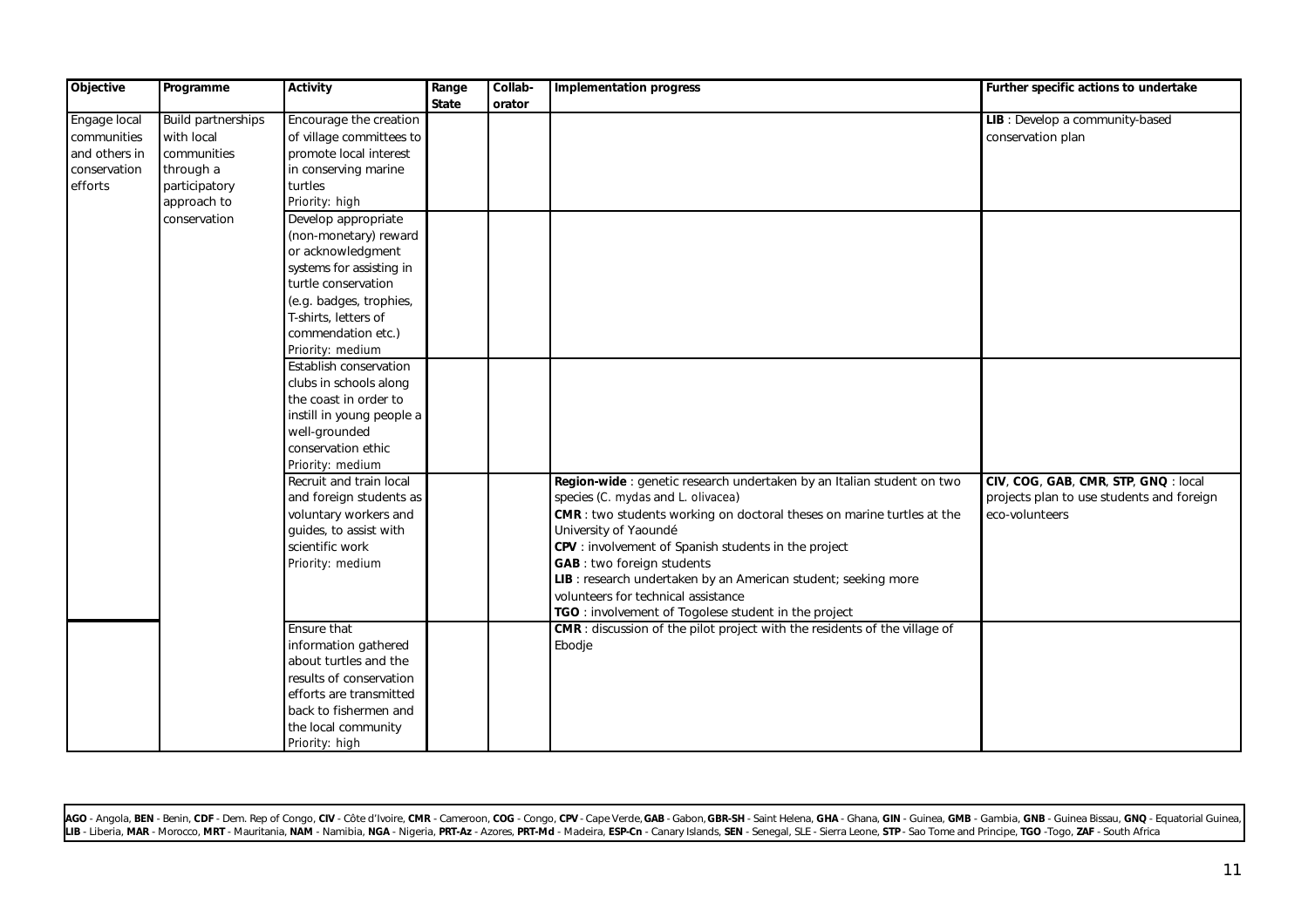| Objective | Programme           | <b>Activity</b>                            | Range        | Collab- | <b>Implementation progress</b>                                                  | Further specific actions to undertake            |
|-----------|---------------------|--------------------------------------------|--------------|---------|---------------------------------------------------------------------------------|--------------------------------------------------|
|           |                     |                                            | <b>State</b> | orator  |                                                                                 |                                                  |
|           |                     | Promote alternatives Assist communities to |              |         | CPV : eco-tourism project with village residents                                |                                                  |
|           | to utilization of   | identify other cost-                       |              |         | <b>CMR</b> : eco-tourism project with village residents                         |                                                  |
|           | turtles, especially | effective alternatives to                  |              |         | STP: research into alternative solutions for utilization of meat and shell      |                                                  |
|           | within fishing      | turtle meat and eggs                       |              |         | (aquaculture, breeding); assistance for the retraining of shell artisans        |                                                  |
|           | communities         | Priority: high                             |              |         |                                                                                 |                                                  |
|           |                     | Develop model projects                     |              |         | <b>CMR</b> : creation of an eco-tourism project for marine turtles with the     |                                                  |
|           |                     | to demonstrate the                         |              |         | residents of the village of Ebodje                                              |                                                  |
|           |                     | benefits of eco-tourism                    |              |         | STP : creation of an eco-tourism project for marine turtles and a "House of     |                                                  |
|           |                     | Priority: medium                           |              |         | the Turtle" to sensitize local residents                                        |                                                  |
|           | Increase public     | Produce radio and TV                       |              |         | <b>BEN</b> : pedagogical interventions in schools                               | <b>GMB, MRT</b> : lack of public awareness needs |
|           | awareness through   | programmes, videos,                        |              |         | <b>CMR</b> : pedagogical interventions in schools and hotels                    | to be addressed through broad information        |
|           | targeted media      | posters and leaflets                       |              |         | CMR, COG, GAB, GNQ, STP : development of pedagogical tools: comic               | campaigns                                        |
|           | campaigns and       | aimed at adult                             |              |         | strip for adults, children's tales; popularization of information on marine     |                                                  |
|           | other vehicles, and | audiences: and                             |              |         | turtle projects in the "Canopée" review and on the Web                          |                                                  |
|           | share results with  | cartoons, colouring                        |              |         | (ECOFAC/PROTOMAC)                                                               |                                                  |
|           | others              | books and games for                        |              |         | GAB : Colouring book produced by Aventures sans Frontières                      |                                                  |
|           |                     | children                                   |              |         | LIB : production of educational materials, visual aids in progress              |                                                  |
|           |                     | Priority: high                             |              |         | STP: television film on the marine turtles of STP, radio programmes, T-         |                                                  |
|           |                     |                                            |              |         | shirts                                                                          |                                                  |
|           |                     |                                            |              |         | <b>CMS</b> : financed production/distribution of French language identification |                                                  |
|           |                     |                                            |              |         | posters, in collaboration with WIDECAST                                         |                                                  |
|           |                     | Carry out awareness                        |              |         | <b>BEN</b> : activities of the Musée des Sciences Naturelles                    |                                                  |
|           |                     | campaigns focussing on                     |              |         | GAB : installation of beach huts to inform the public                           |                                                  |
|           |                     | key targets: irports,                      |              |         | SEN: installation of beach huts to inform the public                            |                                                  |
|           |                     | travel agencies, beach                     |              |         |                                                                                 |                                                  |
|           |                     | owners, beach-goers                        |              |         |                                                                                 |                                                  |
|           |                     | etc.                                       |              |         |                                                                                 |                                                  |
|           |                     | Priority: medium                           |              |         |                                                                                 |                                                  |
|           |                     | Integrate elements of                      |              |         |                                                                                 |                                                  |
|           |                     | conservation                               |              |         |                                                                                 |                                                  |
|           |                     | programmes in school                       |              |         |                                                                                 |                                                  |
|           |                     | curricula, with the                        |              |         |                                                                                 |                                                  |
|           |                     | active support of                          |              |         |                                                                                 |                                                  |
|           |                     | educators                                  |              |         |                                                                                 |                                                  |
|           |                     | Priority: medium                           |              |         |                                                                                 |                                                  |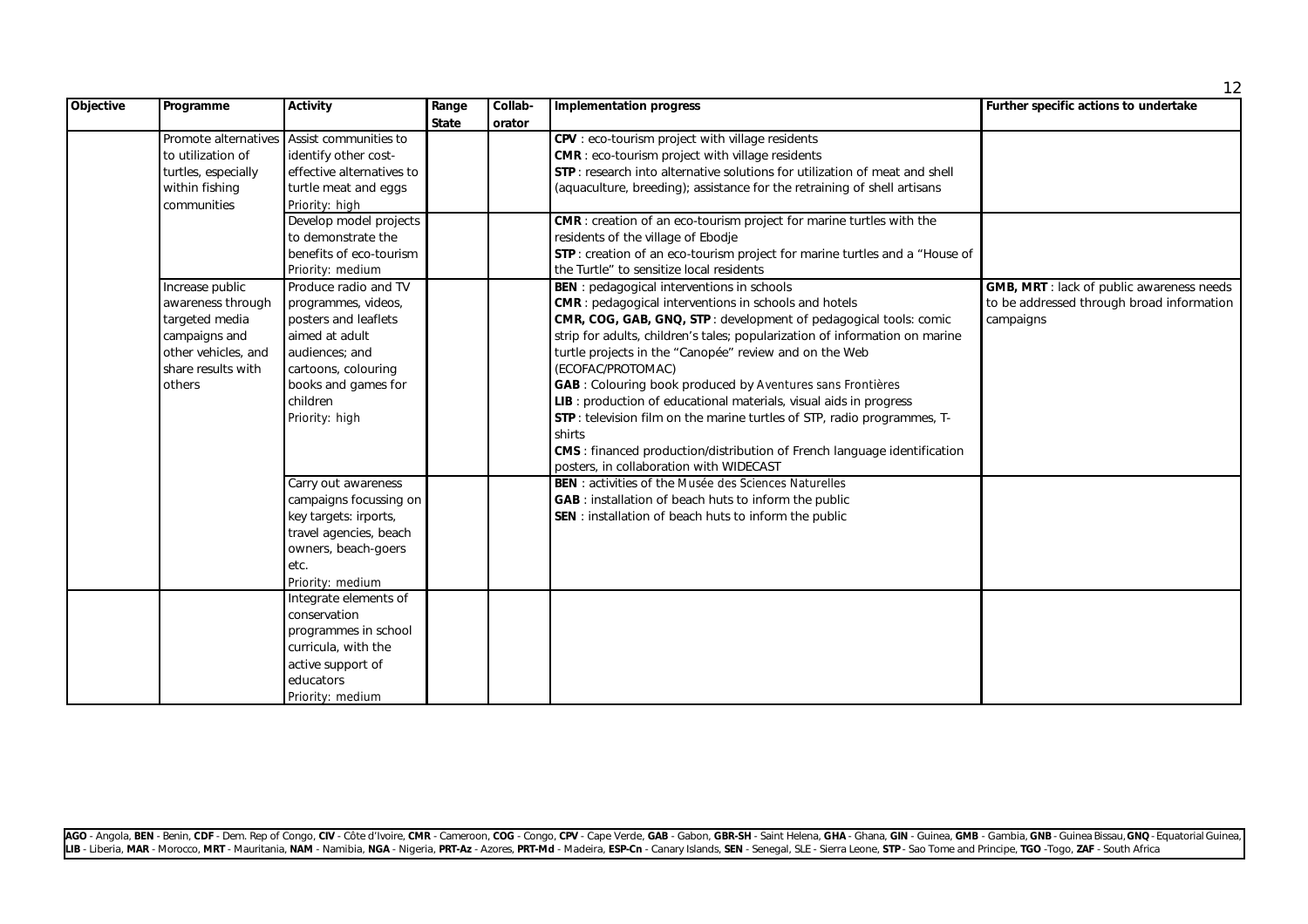| <b>Objective</b> | Programme            | <b>Activity</b>           | Range        | Collab- | <b>Implementation progress</b>                                        | Further specific actions to undertake          |
|------------------|----------------------|---------------------------|--------------|---------|-----------------------------------------------------------------------|------------------------------------------------|
|                  |                      |                           | <b>State</b> | orator  |                                                                       |                                                |
|                  |                      | Declare a Year of the     |              |         | CPV : Year of the Marine Turtle already realised                      | GAB : Year of the Turtle planned to begin      |
|                  |                      | Marine Turtle for         |              |         |                                                                       | in January 2001                                |
|                  |                      | countries of the          |              |         |                                                                       |                                                |
|                  |                      | Atlantic coast of Africa, |              |         |                                                                       |                                                |
|                  |                      | and organise national     |              |         |                                                                       |                                                |
|                  |                      | and sub-regional          |              |         |                                                                       |                                                |
|                  |                      | campaigns                 |              |         |                                                                       |                                                |
|                  |                      | Priority: as resources    |              |         |                                                                       |                                                |
|                  |                      | permit                    |              |         |                                                                       |                                                |
|                  |                      | Establish information /   |              |         |                                                                       |                                                |
|                  |                      | interpretation centres    |              |         |                                                                       |                                                |
|                  |                      | where the public can      |              |         |                                                                       |                                                |
|                  |                      | be exposed to basic       |              |         |                                                                       |                                                |
|                  |                      | information about sea     |              |         |                                                                       |                                                |
|                  |                      | turtles                   |              |         |                                                                       |                                                |
|                  |                      | Priority: as resources    |              |         |                                                                       |                                                |
|                  |                      | permit                    |              |         |                                                                       |                                                |
|                  | Review or set up     | Provide training (e.g.    |              |         | CMR, COG, GAB, GNQ, STP : participated in ECOFAC training workshop    | <b>BEN</b> : training planned for local actors |
|                  | appropriate          | through workshops) in     |              |         | (Libreville, 12/1997):                                                |                                                |
|                  | institutional        | basic turtle              |              |         | GHA : community-based training programmes have been organized         |                                                |
|                  | structures and build | conservation              |              |         |                                                                       |                                                |
|                  | national capacity    | techniques to wildlife    |              |         |                                                                       |                                                |
|                  |                      | managers, local           |              |         |                                                                       |                                                |
|                  |                      | committees and other      |              |         |                                                                       |                                                |
|                  |                      | relevant agencies and     |              |         |                                                                       |                                                |
|                  |                      | individuals               |              |         |                                                                       |                                                |
|                  |                      | Coordinate training       |              |         |                                                                       |                                                |
|                  |                      | programmes and            |              |         |                                                                       |                                                |
|                  |                      | conduct sub-regional      |              |         |                                                                       |                                                |
|                  |                      | training workshops        |              |         |                                                                       |                                                |
| Enhance co-      | Draft detailed       | Ensure adequate           |              |         | BEN, CIV, CMR, COG, CPV, GAB, GNQ, STP : Programmes have been         |                                                |
| operation and    | national action      | consultation with         |              |         | developed in coordination with the respective Ministry of Environment |                                                |
| co-ordination    | plans and projects   | concerned ministries,     |              |         | and/or Ministry of Agriculture                                        |                                                |
| within and       | for marine turtle    | research institutions,    |              |         |                                                                       |                                                |
| among Range      | conservation         | NGOs, local               |              |         |                                                                       |                                                |
| <b>States</b>    |                      | communities and other     |              |         |                                                                       |                                                |
|                  |                      | stake-holders             |              |         |                                                                       |                                                |
|                  |                      | Priority: high            |              |         |                                                                       |                                                |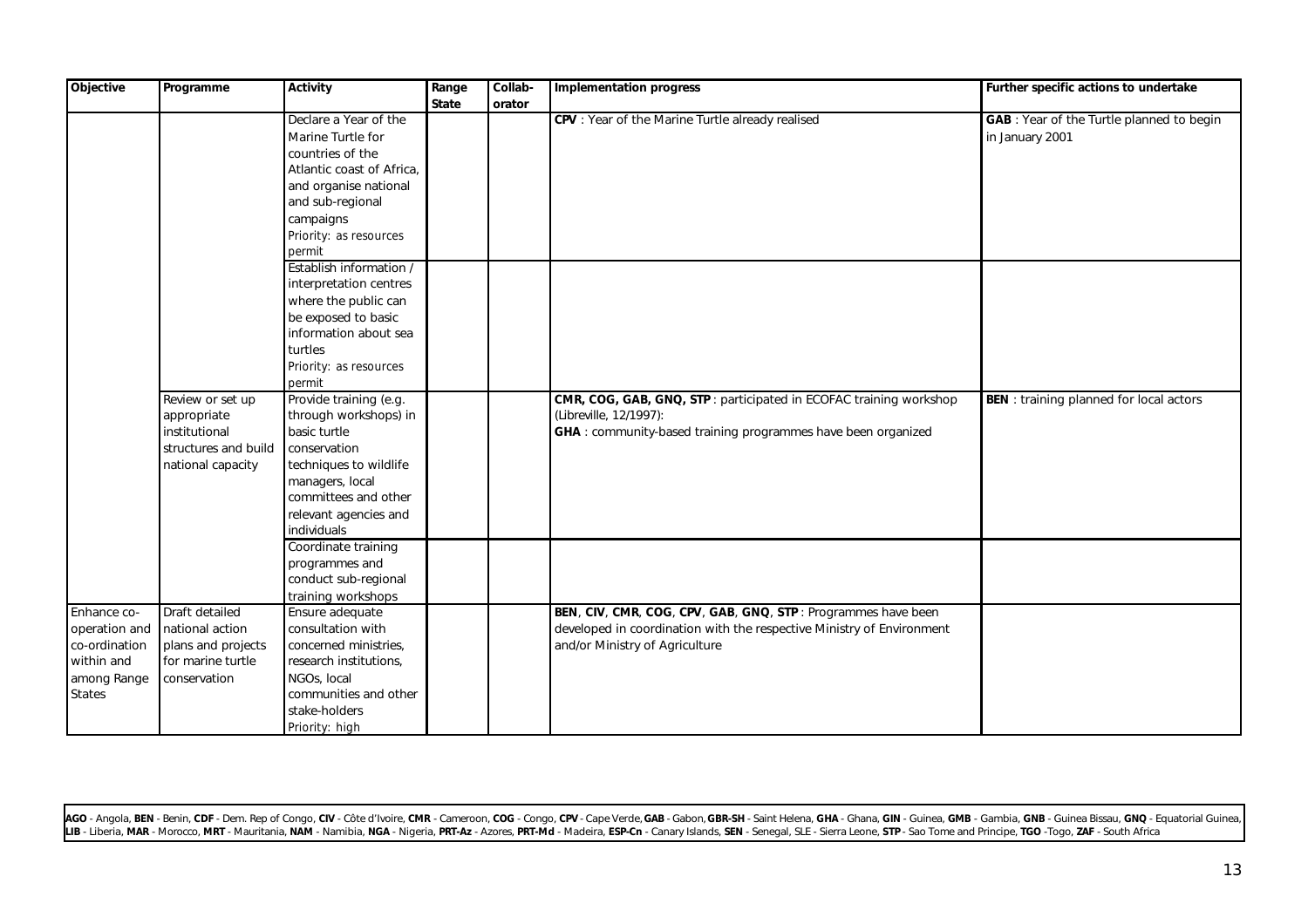| Objective | Programme            | <b>Activity</b>          | Range        | Collab-    | <b>Implementation progress</b>                                        | Further specific actions to undertake     |
|-----------|----------------------|--------------------------|--------------|------------|-----------------------------------------------------------------------|-------------------------------------------|
|           |                      |                          | <b>State</b> | orator     |                                                                       |                                           |
|           | Improve information  | Designate a national     |              |            |                                                                       |                                           |
|           | exchange with        | focal point to serve as  |              |            |                                                                       |                                           |
|           | other countries      | contact for others on    |              |            |                                                                       |                                           |
|           |                      | marine turtle issues     |              |            |                                                                       |                                           |
|           |                      | Priority: high           |              |            |                                                                       |                                           |
|           |                      | Set up sub-regional (or  |              |            | Region-wide: "Kudu" information bulletin (IUCN France / PROTOMAC)     | AGO, CPV, ESP-Cn, GNB, GNQ, PRT-Az,       |
|           |                      | transborder) networks    |              |            |                                                                       | PRT-Md, STP: develop a Portuguese/Spanish |
|           |                      | to facilitate            |              |            | PRT-Az and PRT-Md: co-operative project to be started in 1999 with EU | language network                          |
|           |                      | cooperation and          |              |            | financing                                                             |                                           |
|           |                      | information exchange     |              |            |                                                                       |                                           |
|           |                      | Priority: medium         |              |            |                                                                       |                                           |
|           |                      | Establish national       |              |            |                                                                       |                                           |
|           |                      | databases of             |              |            |                                                                       |                                           |
|           |                      | individuals,             |              |            |                                                                       |                                           |
|           |                      | organisations            |              |            |                                                                       |                                           |
|           |                      | concerned with marine    |              |            |                                                                       |                                           |
|           |                      | turtle conservation      |              |            |                                                                       |                                           |
|           |                      | Priority: medium         |              |            |                                                                       |                                           |
|           |                      | Develop and maintain a   |              | <b>CMS</b> | WWF : List of NGOs on the Atlantic coast of Africa is in preparation  |                                           |
|           |                      | web-based regional       |              | <b>WWF</b> |                                                                       |                                           |
|           |                      | database of marine       |              |            |                                                                       |                                           |
|           |                      | turtle focal points,     |              |            |                                                                       |                                           |
|           |                      | interested NGOs,         |              |            |                                                                       |                                           |
|           |                      | researchers, resource    |              |            |                                                                       |                                           |
|           |                      | persons etc              |              |            |                                                                       |                                           |
|           |                      | Priority: medium         |              |            |                                                                       |                                           |
|           | Join relevant nature | Accede to or ratify the  |              | CMS        |                                                                       | Relevant for: AGO, CIV, CPV, GAB, GMB,    |
|           | conservation         | Convention on            |              |            |                                                                       | GNQ, LIB, NAM, SLE, STP                   |
|           | conventions          | <b>Migratory Species</b> |              |            |                                                                       |                                           |
|           |                      | (CMS)                    |              |            |                                                                       |                                           |
|           |                      | Priority: medium         |              |            |                                                                       |                                           |
|           |                      | Accede to or ratify      |              |            |                                                                       |                                           |
|           |                      | other relevant           |              |            |                                                                       |                                           |
|           |                      | conventions, such as     |              |            |                                                                       |                                           |
|           |                      | CBD, Ramsar, Abidjan,    |              |            |                                                                       |                                           |
|           |                      | Algiers etc              |              |            |                                                                       |                                           |
|           |                      | Priority: medium         |              |            |                                                                       |                                           |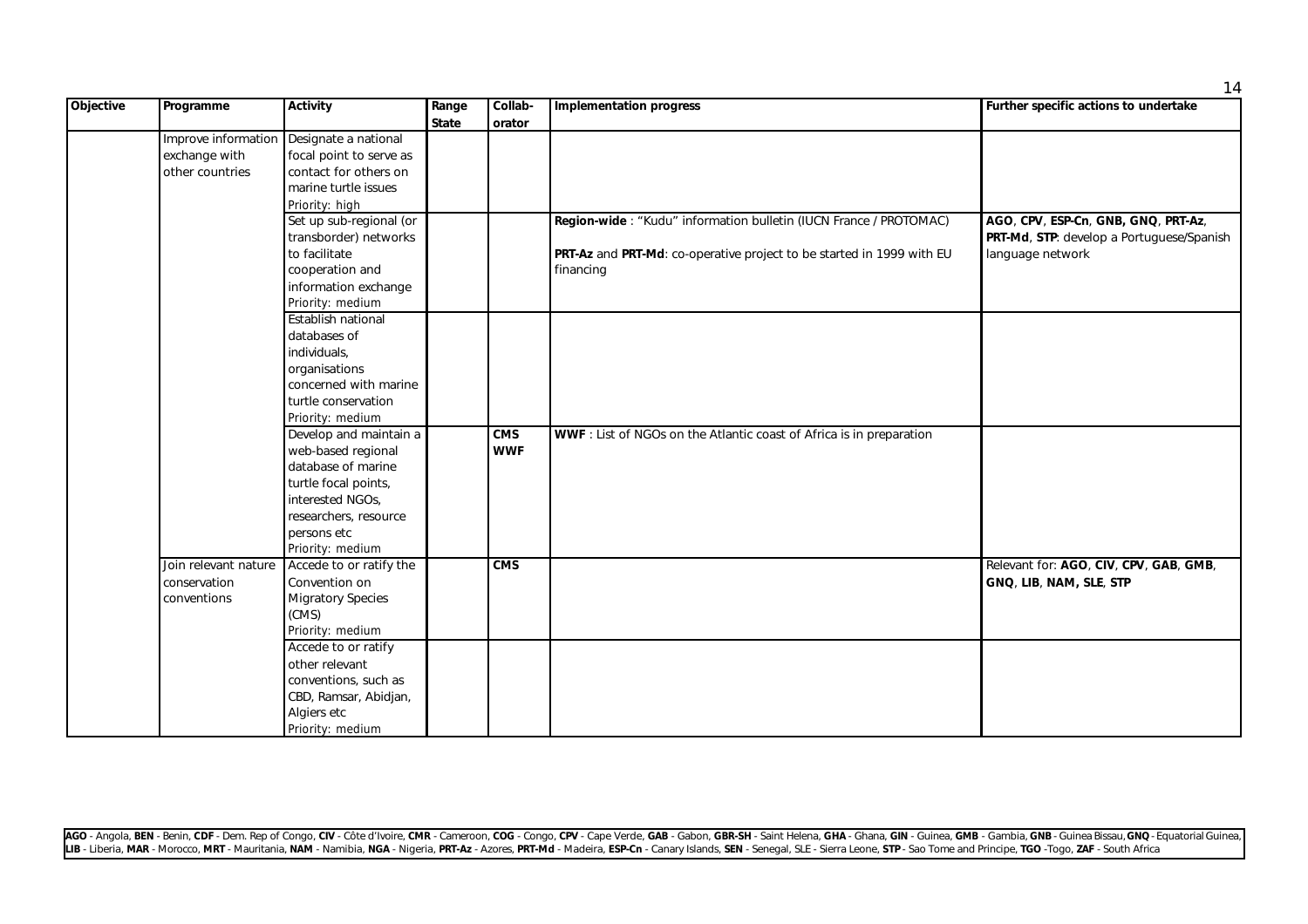| <b>Objective</b>                                                                               | Programme                                                                                                       | <b>Activity</b>                                                                                                                                                                                                       | Range<br><b>State</b> | Collab-<br>orator         | <b>Implementation progress</b>                                                                                                                  | Further specific actions to undertake                                                                                                                                                                                                                                                        |
|------------------------------------------------------------------------------------------------|-----------------------------------------------------------------------------------------------------------------|-----------------------------------------------------------------------------------------------------------------------------------------------------------------------------------------------------------------------|-----------------------|---------------------------|-------------------------------------------------------------------------------------------------------------------------------------------------|----------------------------------------------------------------------------------------------------------------------------------------------------------------------------------------------------------------------------------------------------------------------------------------------|
|                                                                                                | Broaden<br>membership in the<br>MoU, and ensure<br>continuity of MoU<br>activities                              | Encourage non-<br>members to join the<br>MoU in order to<br>enhance possibilities for<br>collaboration<br>Priority: high                                                                                              |                       | CMS                       |                                                                                                                                                 | Arrange signature of MoU: AGO, CIV, CMR,<br>CPV, ESP-Cn, GBR-SH, LIB, NAM, PRT-Az,<br>PRT-Md, MAR, SEN, SLE, STP, ZAF                                                                                                                                                                        |
|                                                                                                |                                                                                                                 | Organize a follow-up<br>meeting of all Range<br>States to refine the<br>Conservation Plan<br>Priority: high                                                                                                           |                       | <b>CMS</b>                | The Federal Ministry of Environment of Nigeria has offered to host the<br>meeting.                                                              | <b>CMS/NGA</b> : Liaise on the modalities of<br>organizing such a meeting in 2001.                                                                                                                                                                                                           |
|                                                                                                | Formalize a regional<br>Agreement under<br><b>CMS</b>                                                           | Give consideration,<br>after a certain number<br>of years, to<br>transforming the MoU<br>into a legally-binding<br>Agreement, with more<br>concrete institutional<br>arrangements<br>Priority: as resources<br>permit |                       | CMS                       |                                                                                                                                                 |                                                                                                                                                                                                                                                                                              |
| Secure<br>funding to<br>initiate or<br>continue<br>marine turtle<br>conservation<br>programmes | Include marine<br>turtle projects in<br>larger programmes<br>aimed at conserving<br>coastal and marine<br>areas | Review existing or<br>proposed programmes<br>with a view to inserting<br>elements that focus on<br>marine turtle<br>conservation                                                                                      |                       |                           | EU-funded project, covering marine turtles (in part), approved for ESP-Cn<br>and CPV<br><b>PROTOMAC</b> countries: continuation of EU financing | LIB : Develop an integrated national coastal<br>zone management programme, with<br>emphasis on marine turtles and other<br>marine species<br>SEN : Put in place a marine turtle<br>conservation programme, involving IRD (ex-<br>ORSTOM), CRODT, Féderation sénégalaise<br>de pêche sportive |
|                                                                                                | Use the CMS MoU<br>as a tool for<br>leveraging funding<br>for regional marine<br>turtle conservation<br>efforts | Develop, with the<br>Fonds français pour<br>l'Environnement<br>Mondial (FFEM), a<br>feasibility study on the<br>submission of a<br>regional FFEM project<br>Priority: high                                            |                       | <b>CMS</b><br><b>IUCN</b> | IUCN, CMS : Project under development                                                                                                           |                                                                                                                                                                                                                                                                                              |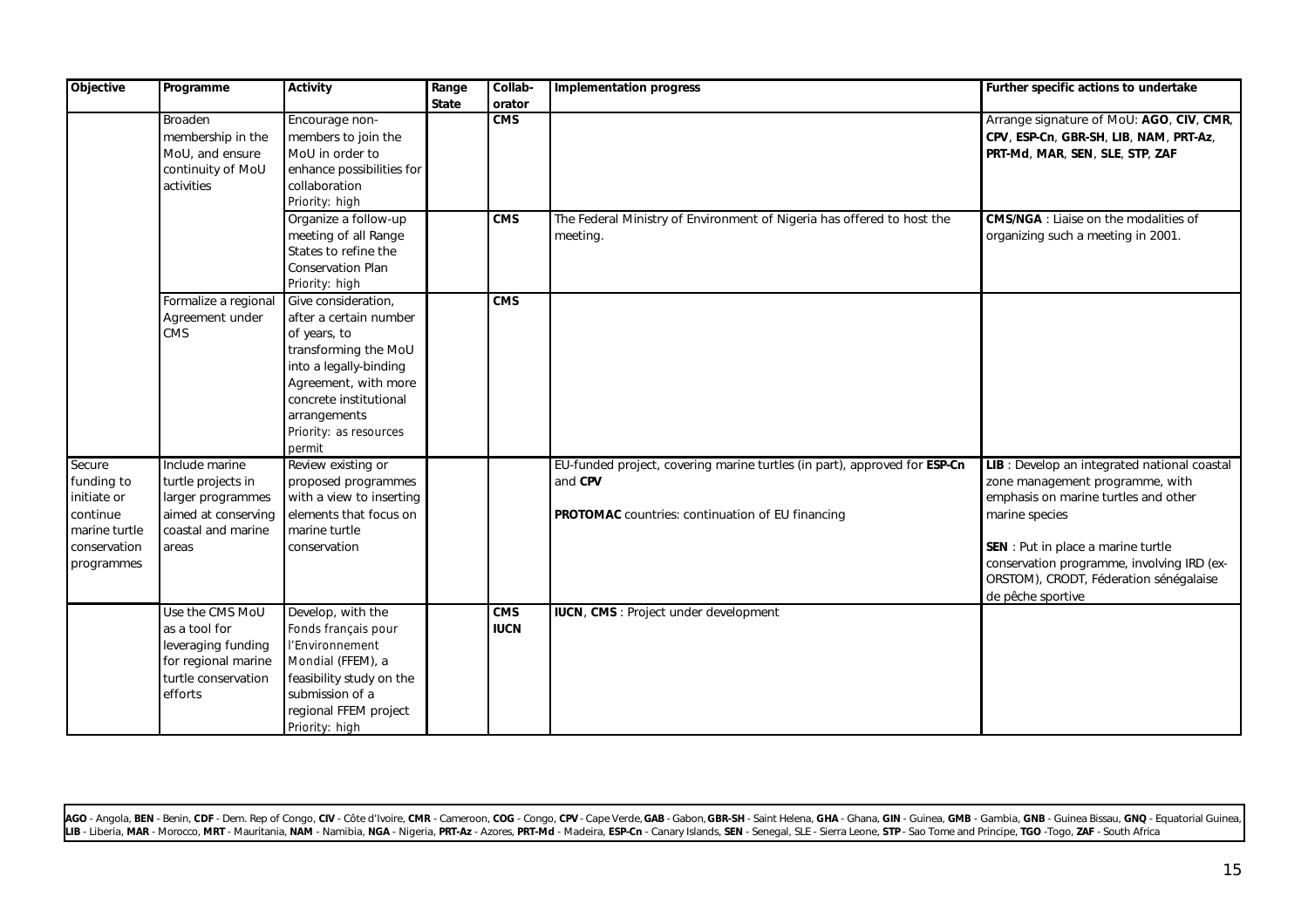| Objective | Programme | <b>Activity</b>          | Range        | Collab-    | <b>Implementation progress</b> | Further specific actions to undertake        |
|-----------|-----------|--------------------------|--------------|------------|--------------------------------|----------------------------------------------|
|           |           |                          | <b>State</b> | orator     |                                |                                              |
|           |           | Approach bilateral,      |              | CMS        |                                | STP: Project Tàtô (financed by EU, CDF and   |
|           |           | multilateral donors to   |              |            |                                | ECOFAC), in its final phase, needs new       |
|           |           | solicit external funding |              |            |                                | funding to continue                          |
|           |           | (e.g. development co-    |              |            |                                |                                              |
|           |           | operation agencies,      |              |            |                                |                                              |
|           |           | European Union, World    |              |            |                                |                                              |
|           |           | Bank, UNDP, UNEP etc.)   |              |            |                                |                                              |
|           |           | Priority: high           |              |            |                                |                                              |
|           |           | Approach foundations     |              | CMS        |                                |                                              |
|           |           | and international NGOs   |              |            |                                |                                              |
|           |           | that may have an         |              |            |                                |                                              |
|           |           | interest in funding      |              |            |                                |                                              |
|           |           | activities in particular |              |            |                                |                                              |
|           |           | countries to catalyse    |              |            |                                |                                              |
|           |           | the creation of a small  |              |            |                                |                                              |
|           |           | grants fund              |              |            |                                |                                              |
|           |           | Priority: high           |              |            |                                |                                              |
|           |           | Seek synergies (with     |              | <b>CMS</b> |                                | <b>CMS</b> : Pursue contacts with UNESCO Man |
|           |           | respect to fund-raising, |              |            |                                | and Biosphere (MAB) programme                |
|           |           | provision of             |              |            |                                |                                              |
|           |           | institutional support    |              |            |                                |                                              |
|           |           | etc.) with other         |              |            |                                |                                              |
|           |           | regional/global          |              |            |                                |                                              |
|           |           | convention secretariats  |              |            |                                |                                              |
|           |           | Priority: high           |              |            |                                |                                              |
|           |           | Convince corporations    |              |            |                                |                                              |
|           |           | (eg. oil exploitation    |              |            |                                |                                              |
|           |           | companies) to lend       |              |            |                                |                                              |
|           |           | support to               |              |            |                                |                                              |
|           |           | conservation initiatives |              |            |                                |                                              |
|           |           | through their            |              |            |                                |                                              |
|           |           | environmental            |              |            |                                |                                              |
|           |           | communication            |              |            |                                |                                              |
|           |           | strategies               |              |            |                                |                                              |
|           |           | Priority: high           |              |            |                                |                                              |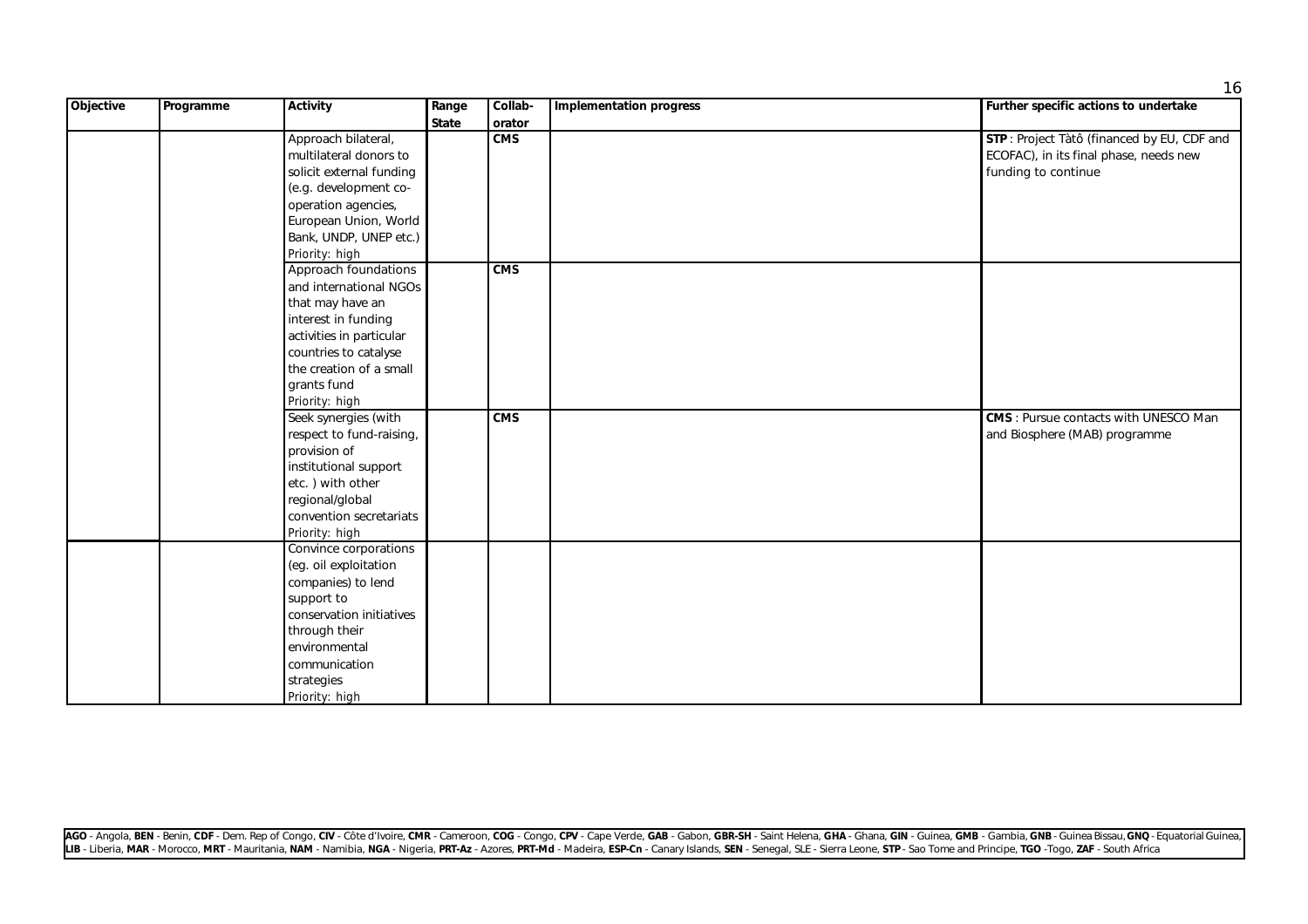| <b>Objective</b> | Programme            | <b>Activity</b>            | Range        | Collab- | <b>Implementation progress</b>                            | Further specific actions to undertake                |
|------------------|----------------------|----------------------------|--------------|---------|-----------------------------------------------------------|------------------------------------------------------|
|                  |                      |                            | <b>State</b> | orator  |                                                           |                                                      |
|                  |                      | On a local level,          |              |         |                                                           | <b>BEN</b> : Put collection boxes in selected public |
|                  |                      | approach                   |              |         |                                                           | places (especially those frequented by               |
|                  |                      | governmental and non-      |              |         |                                                           | tourists, such as airports, restaurants etc) in      |
|                  |                      | governmental bodies,       |              |         |                                                           | order to collect funds                               |
|                  |                      | corporations,              |              |         |                                                           |                                                      |
|                  |                      | embassies, individuals     |              |         |                                                           |                                                      |
|                  |                      | for ad hoc sponsorship     |              |         |                                                           |                                                      |
|                  |                      | Priority: medium           |              |         |                                                           |                                                      |
|                  | Generate funding     | Set up collectives to      |              |         |                                                           |                                                      |
|                  | for turtle projects  | produce and sell to the    |              |         |                                                           |                                                      |
|                  | through ecotourism   | public articles with a     |              |         |                                                           |                                                      |
|                  | and other self-      | marine turtle motif        |              |         |                                                           |                                                      |
|                  | supporting revenue-  | Priority: medium           |              |         |                                                           |                                                      |
|                  | generating schemes   | Train local                |              |         |                                                           |                                                      |
|                  | (while benefiting    | stakeholders, especially   |              |         |                                                           |                                                      |
|                  | local communities at | fishermen, to act as       |              |         |                                                           |                                                      |
|                  | the same time)       | guides to enable them      |              |         |                                                           |                                                      |
|                  |                      | to generate income         |              |         |                                                           |                                                      |
|                  |                      | from other sources         |              |         |                                                           |                                                      |
|                  |                      | Priority: medium           |              |         |                                                           |                                                      |
|                  |                      | Develop, where             |              |         | CMR : adoption programme in place in the Campo-Ma'an area |                                                      |
|                  |                      | appropriate, marine        |              |         |                                                           |                                                      |
|                  |                      | turtle "adoption"          |              |         |                                                           |                                                      |
|                  |                      | programmes,                |              |         |                                                           |                                                      |
|                  |                      | benefiting from            |              |         |                                                           |                                                      |
|                  |                      | experience gained in       |              |         |                                                           |                                                      |
|                  |                      | other countries            |              |         |                                                           |                                                      |
|                  |                      | Priority: medium           |              |         |                                                           |                                                      |
|                  | Examine various      | Consider taxation of       |              |         |                                                           |                                                      |
|                  | options available to | selected industries (e.g.  |              |         |                                                           |                                                      |
|                  | governments to put   | fisheries, tourism, real-  |              |         |                                                           |                                                      |
|                  | in place internal    | estate) that have          |              |         |                                                           |                                                      |
|                  | financial support    | impacts on marine          |              |         |                                                           |                                                      |
|                  | mechanisms for       | turtles (i.e. introduction |              |         |                                                           |                                                      |
|                  | research activities  | of polluter pays           |              |         |                                                           |                                                      |
|                  |                      | principle)                 |              |         |                                                           |                                                      |
|                  |                      | Priority: as resources     |              |         |                                                           |                                                      |
|                  |                      | permit                     |              |         |                                                           |                                                      |